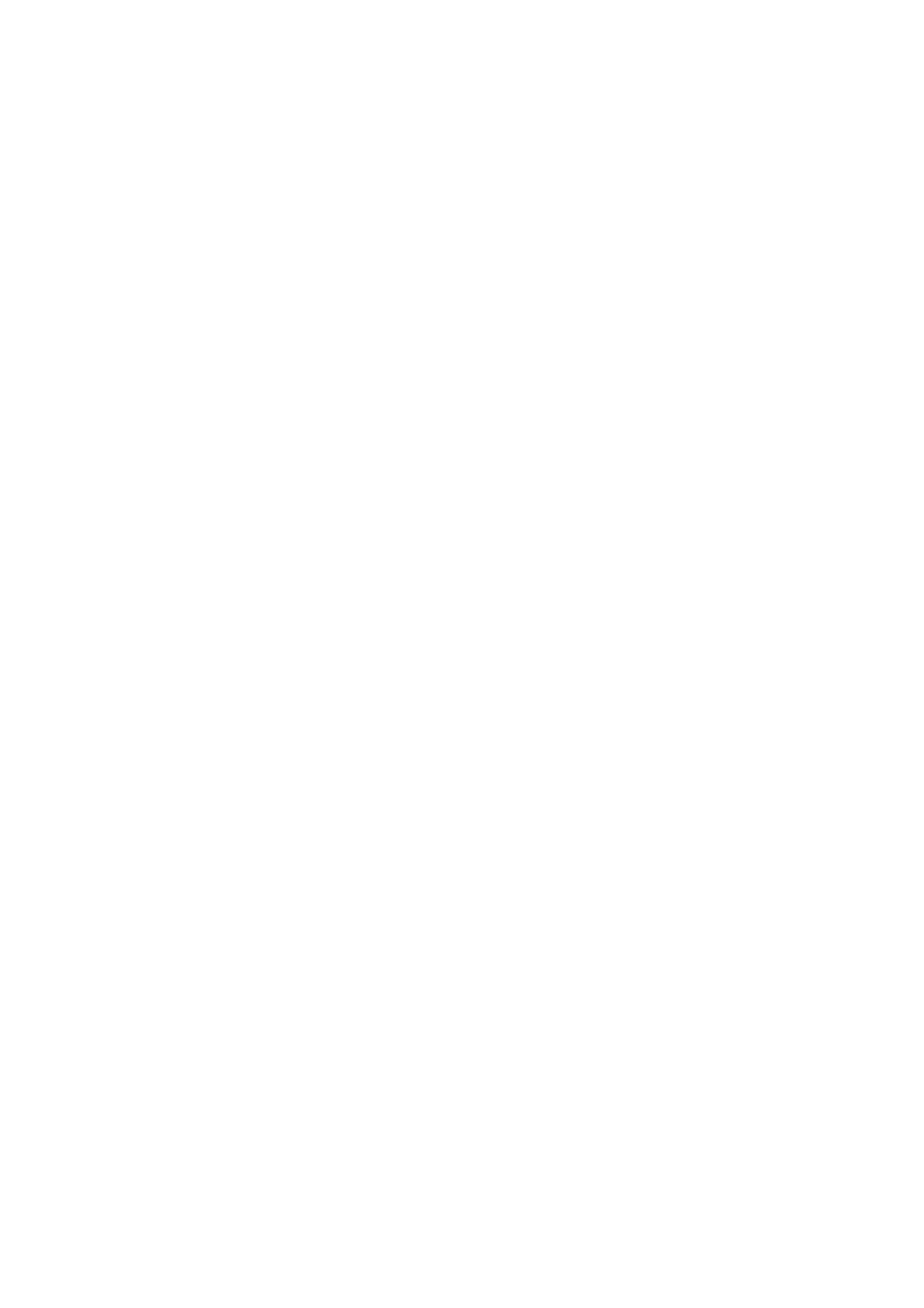## **Contents**

| 1. |                                                                                   |                                                                                |  |  |  |
|----|-----------------------------------------------------------------------------------|--------------------------------------------------------------------------------|--|--|--|
|    | 1.1<br>1.2                                                                        |                                                                                |  |  |  |
| 2. |                                                                                   |                                                                                |  |  |  |
|    | 2.1                                                                               |                                                                                |  |  |  |
| 3. |                                                                                   |                                                                                |  |  |  |
| 4. |                                                                                   |                                                                                |  |  |  |
| 5. |                                                                                   |                                                                                |  |  |  |
|    | 5.1                                                                               |                                                                                |  |  |  |
|    | 5.2                                                                               |                                                                                |  |  |  |
| 6. | REFORMS TO PART III OF THE FOI ACT - GETTING THE BALANCE RIGHT BETWEEN ACCESS AND |                                                                                |  |  |  |
|    | 6.1                                                                               |                                                                                |  |  |  |
|    | 6.2                                                                               |                                                                                |  |  |  |
| 7. |                                                                                   |                                                                                |  |  |  |
|    | 7.1                                                                               |                                                                                |  |  |  |
|    | 7.2                                                                               |                                                                                |  |  |  |
|    | 7.3                                                                               |                                                                                |  |  |  |
|    | 7.4<br>7.5                                                                        |                                                                                |  |  |  |
|    | 7.6                                                                               |                                                                                |  |  |  |
|    | 7.7                                                                               |                                                                                |  |  |  |
|    | 7.8                                                                               |                                                                                |  |  |  |
|    | 7.9                                                                               |                                                                                |  |  |  |
| 8. |                                                                                   |                                                                                |  |  |  |
|    | 8.1                                                                               |                                                                                |  |  |  |
|    | 8.2<br>8.3                                                                        |                                                                                |  |  |  |
|    | 8.4                                                                               |                                                                                |  |  |  |
| 9. |                                                                                   | PROCESSING FOI REQUESTS - CHARGES, EXTENSIONS AND OTHER PRACTICAL ISSUES  20   |  |  |  |
|    | 9.1                                                                               |                                                                                |  |  |  |
|    | 9.2                                                                               |                                                                                |  |  |  |
|    | 9.3                                                                               |                                                                                |  |  |  |
|    | 9.4                                                                               |                                                                                |  |  |  |
|    |                                                                                   |                                                                                |  |  |  |
|    |                                                                                   | 11. THE CREATION OF THE INDEPENDENT OFFICE OF THE INFORMATION COMMISSIONER  24 |  |  |  |
|    | 11.1                                                                              |                                                                                |  |  |  |
|    | 11.2<br>11.3                                                                      |                                                                                |  |  |  |
|    | 11.4                                                                              |                                                                                |  |  |  |
|    |                                                                                   |                                                                                |  |  |  |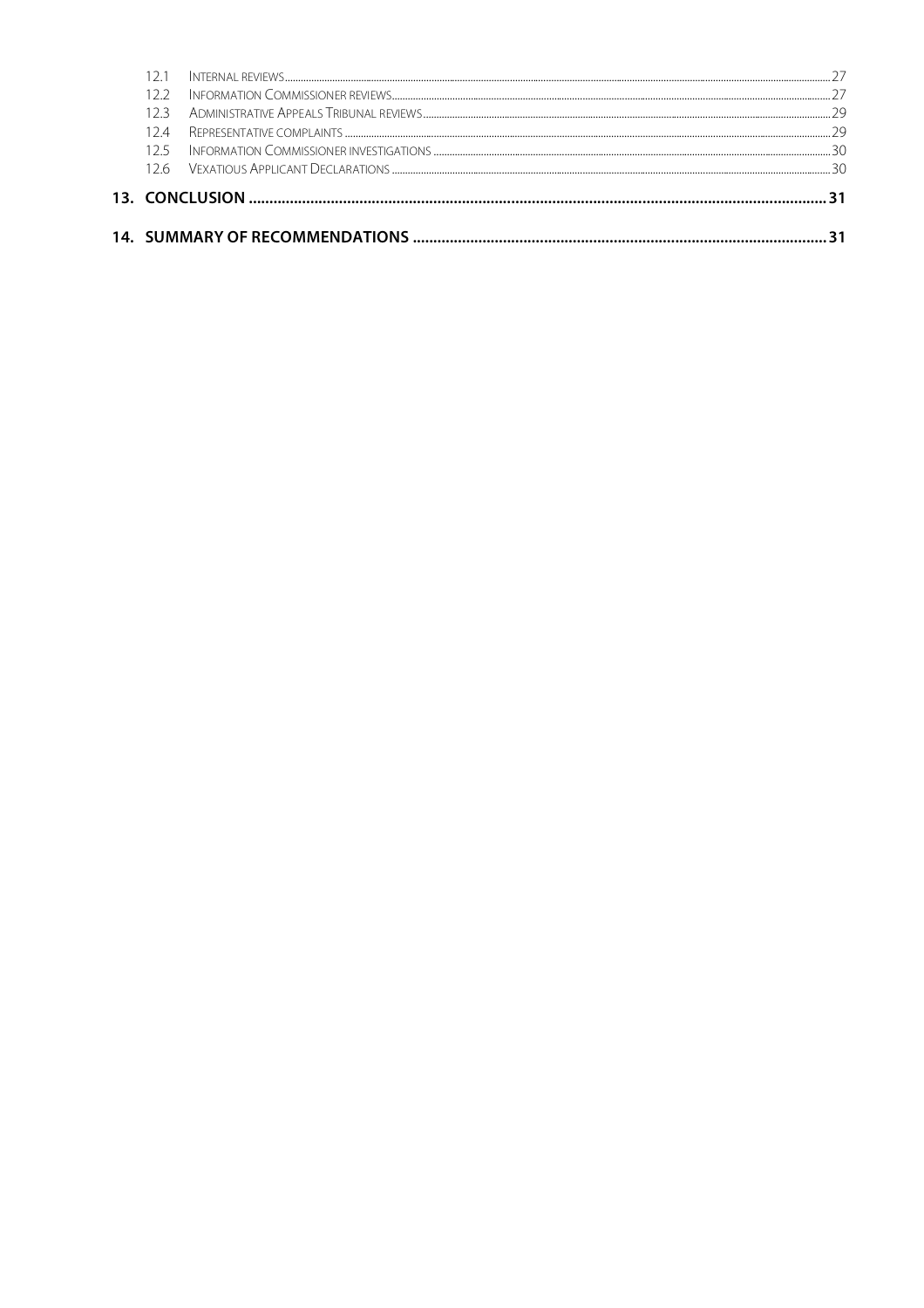## **1. Introduction**

## **1.1 The Public Interest Advocacy Centre**

The Public Interest Advocacy Centre (**PIAC**) is an independent, non-profit law and policy organisation that works for a fair, just and democratic society, empowering citizens, consumers and communities by taking strategic action on public interest issues.

PIAC identifies public interest issues and, where possible and appropriate, works co-operatively with other organisations to advocate for individuals and groups affected. PIAC seeks to:

- expose and redress unjust or unsafe practices, deficient laws or policies;
- promote accountable, transparent and responsive government;
- encourage, influence and inform public debate on issues affecting legal and democratic rights;
- promote the development of law that reflects the public interest;
- develop and assist community organisations with a public interest focus to pursue the interests of the communities they represent;
- develop models to respond to unmet legal need; and
- maintain an effective and sustainable organisation.

Established in July 1982 as an initiative of the Law Foundation of New South Wales, with support from the NSW Legal Aid Commission, PIAC was the first, and remains the only, broadly based public interest legal centre in Australia. Financial support for PIAC comes primarily from the NSW Public Purpose Fund and the Commonwealth and State Community Legal Services Program. PIAC also receives funding from the NSW Government Department of Water and Energy for its work on utilities, and from Allens Arthur Robinson for its Indigenous Justice Program. PIAC also generates income from project and case grants, seminars, consultancy fees, donations and recovery of costs in legal actions.

## **1.2 PIAC's expertise on freedom of information legislation**

PIAC has a long-standing interest in the operation of the Freedom of Information Act 1982 (Cth) (**the FOI Act**). For over fifteen years, PIAC has utilised freedom of information legislation on behalf of clients. PIAC has undertaken a number of test cases under freedom of information legislation including Searle Pty Ltd v PIAC (1992) 102 ALR 163 and Re Organon (Australia) Pty Ltd and Department of Community Services and Health (1987) 13 ALD 588 (**Re Organon**).

PIAC has written papers and contributed to debates about freedom of information legislation including making submissions to the Australian Law Reform Commission in respect of its inquiry into the FOI Act in March and July 1995<sup>1</sup>, and more recently making a submission to the NSW Ombudsman in respect of his review of the Freedom of Information Act 1989 (NSW).2

Australian Law Reform Commission, Open government: a review of the federal Freedom of Information Act 1982, Report No 77 (1995) (**ALRC Report 77**). See also, Kate Harrison, Access to government using the Freedom of Information Act (1983) PIAC; PIAC and Council of Social Services of NSW, Freedom of Information: Community Information Program (1988); Chris Shanahan, Confidence and Confidentiality: Freedom of Information – Public and Private Right (1992) PIAC; Fiona McMullin, Public interest issues in exemption claims under the Commonwealth Freedom of Information Act: experiences of the Public Interest Advocacy Centre 1984-1994 (1994) PIAC; Bill McManus, Australian Law Reform Commission – Review of the Freedom of Information Act 1982 (Cth): Submission in response to Discussion Paper No 59 (1995) PIAC; PIAC, Australian Law Reform Commission Inquiry into the Freedom of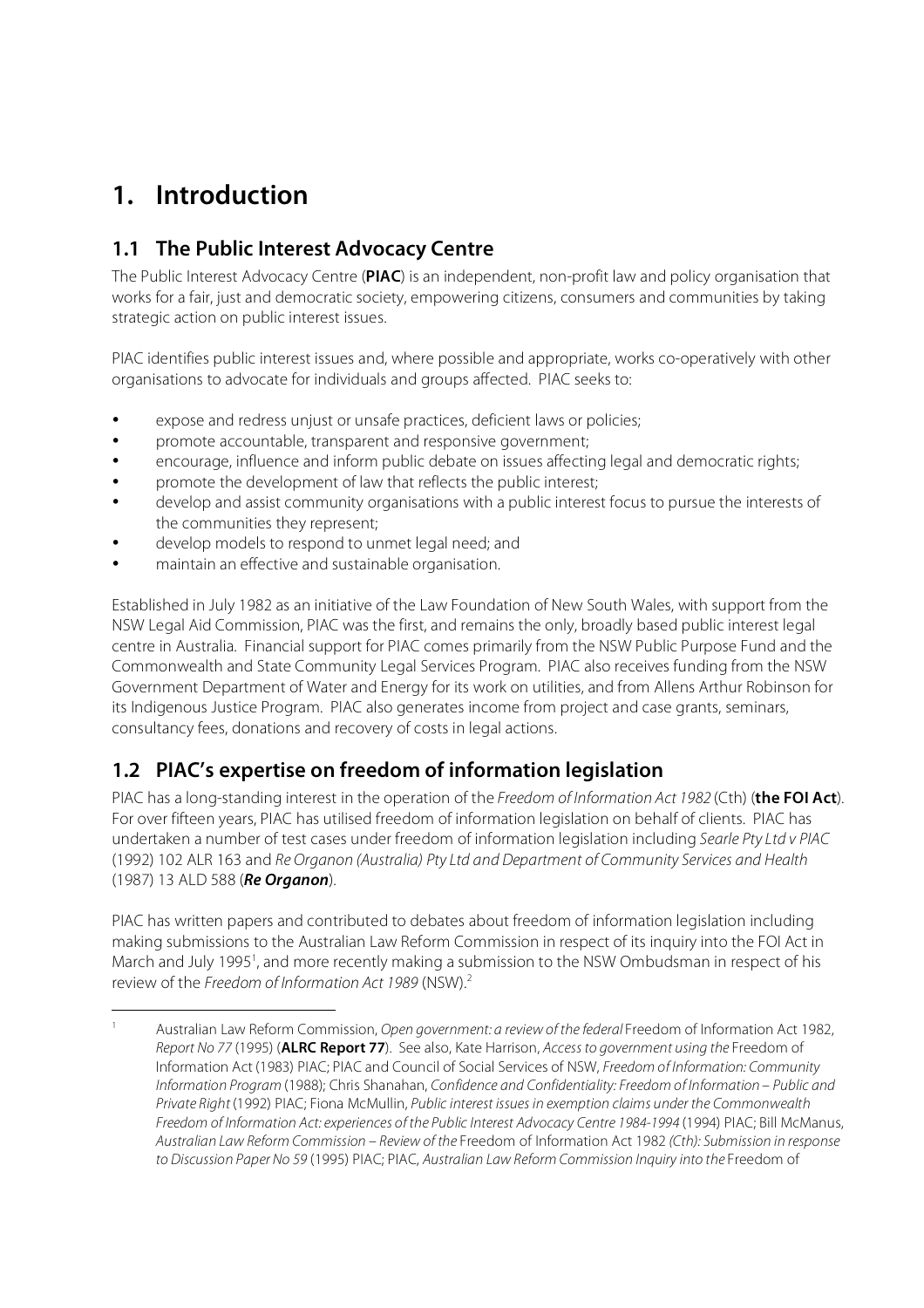## **2. Freedom of Information Amendment (Reform) Bill 2009**

### **2.1 General comments**

The FOI Act was first enacted in 1982. There have been no major reforms to this legislation since its enactment almost thirty years ago.

In 1996, the Australian Law Reform Commission (**ALRC**) and the Administrative Review Council (**ARC**) jointly carried out a comprehensive review of the operation of the FOI Act. In the final report, Open Government: A Review of the Federal Freedom of Information Act 1982 (**ALRC Report 77**), the ALRC and ARC concluded:

[T]here are a number of deficiencies in the current FOI system… The following are the more important of these deficiencies:

- There is no person or organisation responsible for overseeing the administration of the Act.
- The culture of some agencies is not as supportive of the philosophy of open government and FOI as the Review considers it should be.
- The conflict between the old 'secrecy regime' and the new culture of openness represented by the FOI Act has not been resolved.
- FOI requests can develop into legalistic, adversarial contests.
- The cost of using the Act can be prohibitive for some.
- The Act can be confusing for applicants and difficult to use.
- The exemption provisions are unclear, open to misuse by agencies and, because of their prominence, tend to overwhelm the purpose of the Act.
- Records management, which is fundamental to the effectiveness of the FOI Act, is not given sufficient prominence.
- Current review mechanisms could be improved.
- There are uncertainties about the application of the Act as government agencies are corporatised.
- The interactions between the FOI Act and the Privacy Act 1988 (Cth), and the potential conflicts they give rise to, have not been adequately addressed.<sup>3</sup>

Until the Federal Government's recent release of these draft Bills and the Freedom of Information (Removal of Conclusive Certificates) Bill 2008, the recommendations made in ALRC Report 77 in 1995 had remained almost entirely unrealised. The Commonwealth Ombudsman<sup>4</sup>, the ACT Auditor-General<sup>5</sup> and most recently by the NSW Ombudsman<sup>6</sup> have also all raised concerns about the effectiveness of existing freedom of information legislation.

Information Act 1982 (Cwth): Submission in response to issues paper 12 'Freedom of Information' (1995); PIAC, Submission on the Freedom of Information (Removal of Conclusive Certificates and Other Measures) Bill 2008 (2009).<br><sup>2</sup> NSW Ombudsman, Opening up government: Review of the Freedom of Information Act 1989, Special Report to

Parliament (2009). Lizzie Simpson, Ee-von Lok and Claire O'Moore, Freeing up information: response to the NSW Ombudsman's Review of Freedom of Information Law in NSW (2008) Public Interest Advocacy Centre <http://www.piac.asn.au/publications/pubs/sub2008111\_20081117.html> at 19 May 2009.

 $\overline{a}$ 

- See, for example, Commonwealth Ombudsman, 'Needs to Know' Own Motion Investigation into the Administration of the Freedom of Information Act 1982 by Commonwealth agencies, Investigation Report 03/1999 (1999). See also Commonwealth Ombudsman, Scrutinising Government. Administration of the Freedom of Information Act 1982 by Australian Government Agencies, Investigation Report 02/2006 (2006).
- <sup>5</sup> ACT Auditor-General's Office, Administration of the Freedom of Information Act 1989, Performance Audit Report 07/16 (2008).
- <sup>6</sup> NSW Ombudsman, 'Opening up Government. Review of the Freedom of Information Act 1989', a special report to Parliament under s. 31 of the Ombudsman Act 1974 (2009).

 $\frac{3}{4}$  ALRC, above n1, [2.12].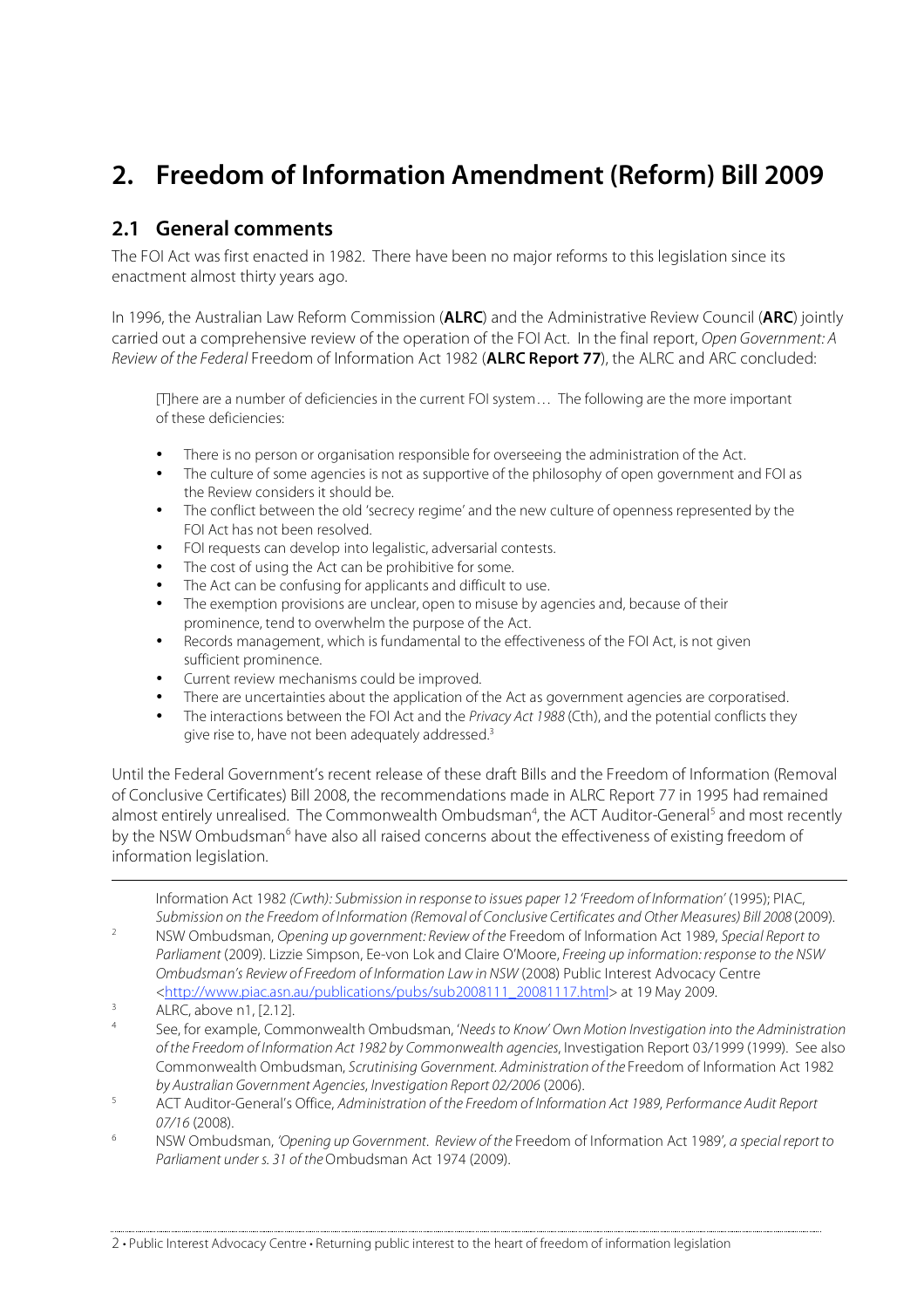PIAC wishes to congratulate the Government on its exposure draft Freedom of Information Reform Bill (**the FOIR Bill**) and the Information Commissioner Bill (**the IC Bill**), which implement many of the recommendations made in the ALRC Report 77. The draft Bills have also incorporated many of the intelligent and pragmatic recommendations made by the Queensland Independent Review Panel in its 2008 report. $7$ 

Some of the key reforms put forward in the draft Bills are:

- amendment of the objects provision of the FOI Act to clearly set out the rationale or purpose behind the legislation;
- creation of Information Publication Schemes that would open up significant amounts of government information to the public;
- amendment of the Cabinet exemption so that it applies to documents that were created for the dominant purpose of being submitted to Cabinet;
- introduction of a single public interest test that applies to all 'conditionally exempt documents' and including a non-exhaustive list of public interest factors that favour disclosure;
- amendment to consultation requirements in relation to business affairs and personal information that mean that agencies are only required to consult third parties when it appears that the other party may reasonably wish to contend that an exemption applies; and
- creation of a new independent statutory office of the Information Commissioner.

The draft Bills also simplify both the language and structure of the FOI Act and incorporate a number of changes aimed at bringing it into line with technological developments such as the increased use of e-mails and computer systems to store and create government information.

However, in a number of areas, PIAC is concerned that the Government's reforms do not go far enough, and at times, fall short of the recommendations made in ALRC Report 77—which the Government had previously indicated would form the basis of its reforms.<sup>8</sup> For example, while the FOIR Bill repeals some exemptions, it does not trim the excessive number and breadth of existing exemptions and also retains an almost entirely untouched Schedule 2 of the FOI Act. PIAC believes that leaving these exemptions and exclusions in their current form leaves the door open for agencies to rely too heavily on exemptions when responding to FOI requests.

In addition, PIAC notes that in relation to two key aspects of the FOI Act, namely, access to and amendment of one's own personal information and the imposition of processing charges for FOI requests, the Government has refused to introduce any significant changes, instead leaving these issues to be dealt with as part of 'future reviews'. This is notwithstanding the fact that these issues were dealt with in ALRC Report 77 along with the other areas of the FOI Act that the Government has dealt with as part of the current reforms. PIAC can see no justification for leaving these aspects out of the current reforms and considers that this may also undermine the 'sea change' that the reforms are intended to create.

Furthermore, PIAC is disappointed by the Government's move to exclude from the FOI Act all 'intelligence agency' documents and certain Department of Defence documents that are not currently excluded. PIAC

Freedom of Information Independent Review Panel, The Right to Information: Reviewing Queensland's Freedom of Information Act (2008).

<sup>8</sup> See, for example, The Hon Senator John Faulkner, 'Open and Transparent Government – the Way Forward' (Speech delivered at the Australia's Right to Know, Freedom of Speech Conference, Sydney, 24 March 2009) <http://www.australiasrighttoknow.com.au/image/RTK%20SPEECH\_Senator%20Faulkner.pdf> at 20 April 2009.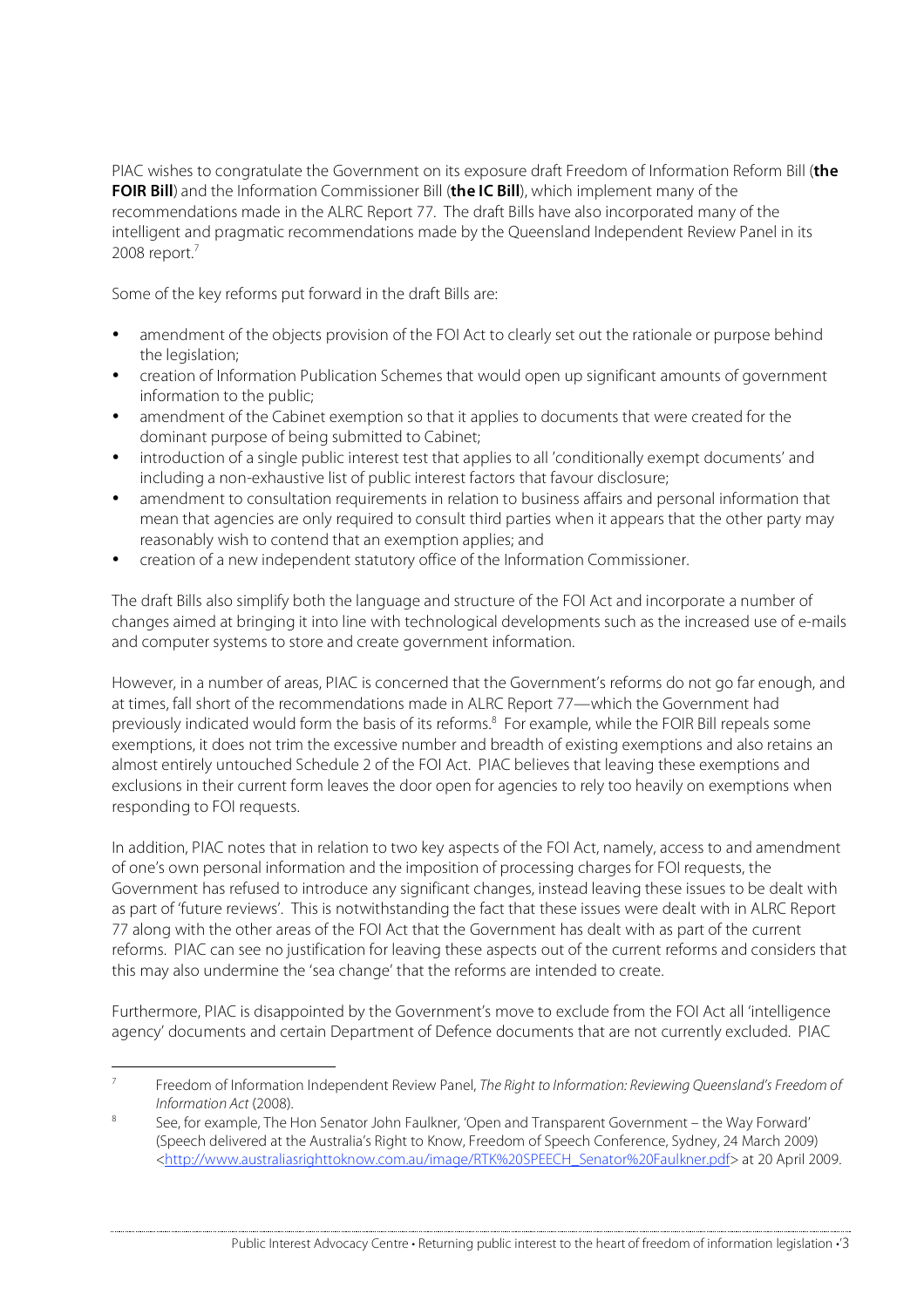believes that these exclusions are not warranted and contrary to the spirit of the reforms. PIAC hopes that further consideration will be given to these issues and the other specific issues raised in this submission before the Government introduces the FOIR and IC Bill into Commonwealth Parliament later this year.

Finally, PIAC wishes to emphasise that the Government must not only get the words of the freedom of information legislation right, but ensure that the prevailing attitude of agencies and Ministers towards publishing and providing information is redressed.

PIAC does not, in this submission, seek to deal with every amendment contained in the draft Bills but instead discusses the main issues that PIAC believes are essential to the success of the reforms. PIAC also uses this submission to focus on those areas where it believes that the proposed reforms need further consideration and amendment.

4 • Public Interest Advocacy Centre • Returning public interest to the heart of freedom of information legislation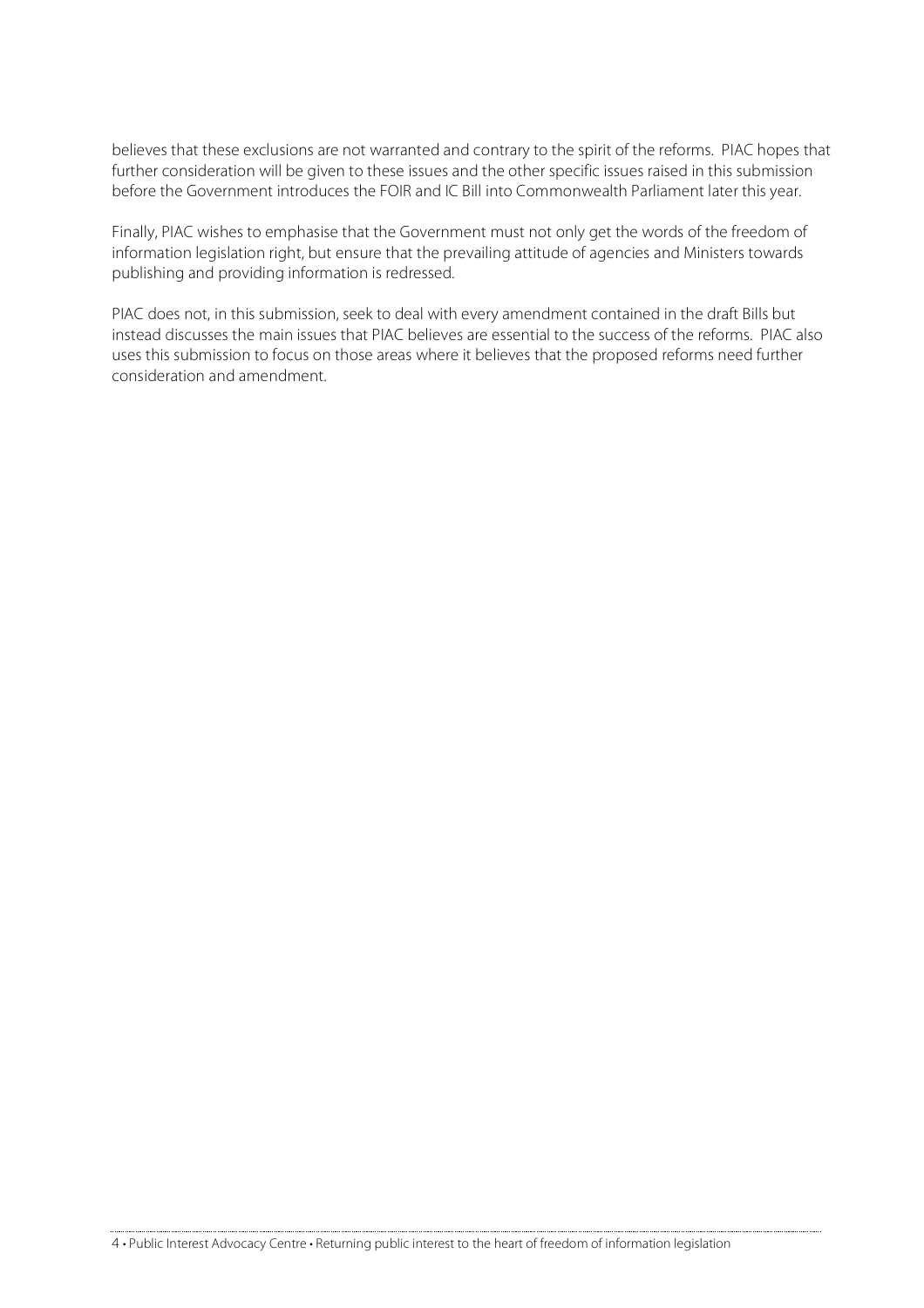## **3. Changing the culture**

In PIAC's experience, the single most significant factor that influences an applicant's experience of making an FOI request to government is the attitude of the agency.

As The Hon Senator Faulkner noted in his speech, 'Open and Transparent Government – the Way Forward', at Australia's Right to Know (**RTK**) Freedom of Speech Conference:

There has been a wide-spread and not unjustified perception that, at least in practice, the culture of FOI at a Federal level in Australia has been that the Act sets out minimum requirements: that decisionmakers determine in favour of disclosure only where forced to and that, too often, FOI applications are viewed as a contest between applicant and agency.9

Similarly, Dr Benjamin Worthy has commented:

The central problem of the Australian FOI Act, highlighted by successive investigations, is the imposition of FOI upon a 'reluctant public sector with an established practice of secrecy. Many of the problems the Australian FOI Act has experienced stem from this flaw and it is the continued existence of this secretive culture that is undermining the effectiveness of the legislation. The attempt to accommodate an FOI scheme onto a traditional 'closed' Westminster system has led to resistance aimed at preventing disclosure. This has manifested itself in numerous ways. Although the effects of such a culture are by their nature difficult to discern, the effect of this 'culture of secrecy' can be observed in the misuse of exemptions, operation of the veto and delay in processing requests.<sup>10</sup>

Without wishing to downplay the amendments contained in the FOIR and IC Bills, these legislative reforms are unlikely to have a significant impact on the problems that most applicants experience in using the freedom of information legislation *unless* the attitudes of many agencies and their staff to government information are challenged and a new culture of openness and accountability is nurtured and enforced.

In his speech at the RTK Conference, Senator Faulkner indicated that changes to the prevailing government culture of secrecy would come primarily from the creation of an Office of the Information Commissioner and the new proposed information schemes. PIAC agrees that both of these reforms should assist in altering the existing attitudes within government to disclosure of information. PIAC also strongly supports Senator Faulkner's promise to take steps outside the legislative process including sending a letter to departmental secretaries emphasising the importance of promoting FOI within their departments.

However, in addition to these measures, PIAC suggests that consideration be given to the following proposals:

- Improving the collection and reporting of accurate and comprehensive information about each agency's performance in respect of freedom of information legislation. This could also include giving annual report cards highlighting good as well as bad performers.
- Encouraging better training and accreditation for freedom of information officers and practitioners.
- Reviewing and reforming all other federal legislation and public sector policy and guidelines which prohibit public servants releasing certain types of information, to ensure that they do not undermine the freedom of information legislation. This would include sections 70 and 79 of the Crimes Act 1914

 $\frac{9}{10}$  Ibid.

Dr Benjamin Worthy, 'Freedom of Information. Lessons from Australia' (2007) 32(4) Alternative Law Journal 229, 239.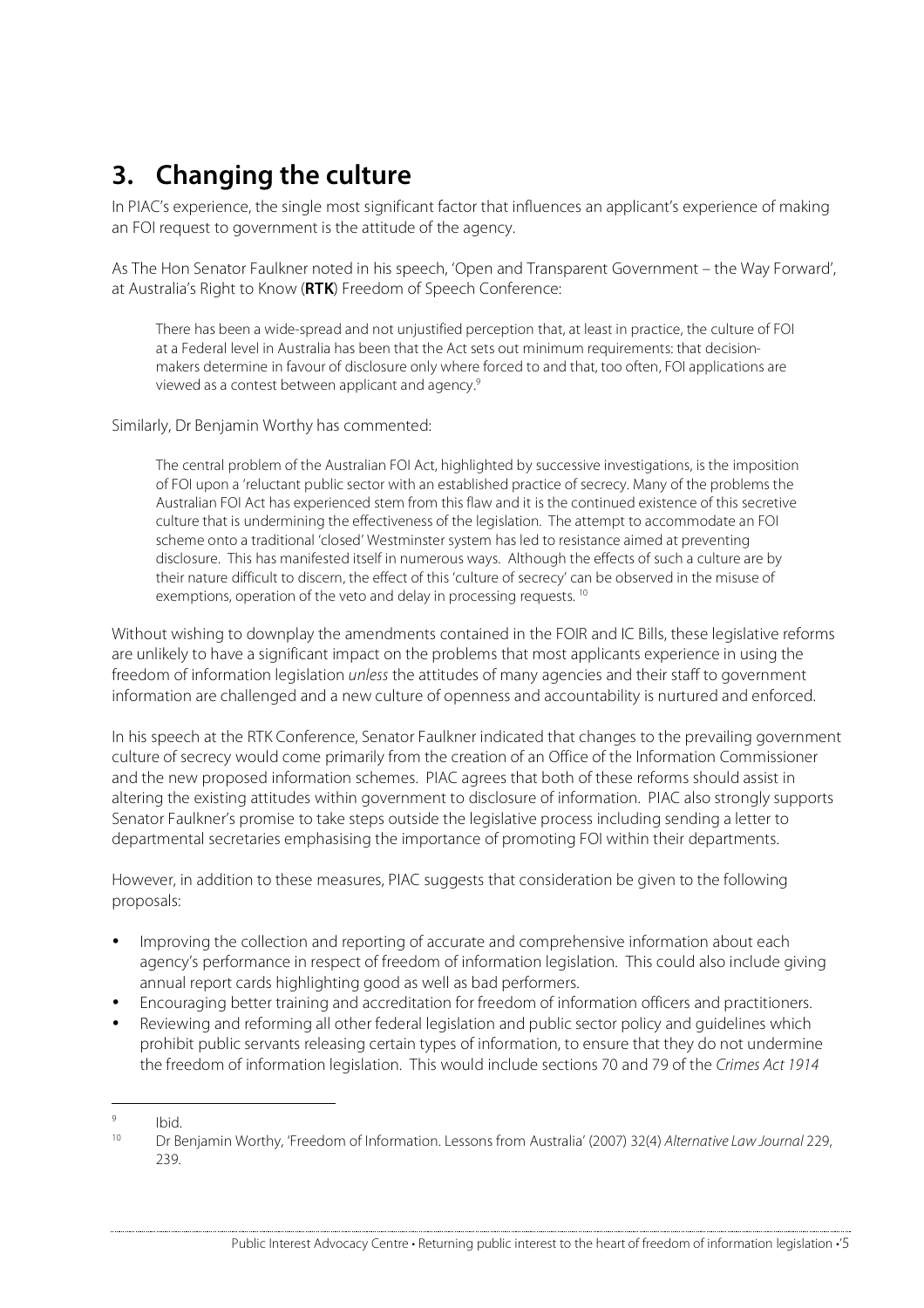(Cth), which makes it a criminal offence for Commonwealth officers to disclose government information.<sup>11</sup>

- Alternatively, amending sections 91 and 92 of the FOI Act to specifically refer to these provisions to make it clear that the Crimes Act provisions do not apply to any disclosure under the FOI Act in response to a Part III access request.
- Incorporating compliance with the freedom of information legislation into the performance agreements of all senior officers.<sup>12</sup>
- Considering increasing the resources, training and senior staff allocated to records management and processing FOI requests within agencies.
- Introducing an offence provision similar to section 110 of the Freedom of Information Act 1992 (WA), which makes it an offence to 'conceal, destroy or dispose of a document or part of a document … for the purpose of preventing an agency being able to give access to that document'.

 <sup>11</sup> ALRC, above n1, [4.25] and Recommendations 12 and 13. See also, Mark Polden, Lifting the veil of secrecy: response to ALRC Issues Paper 34: Review of Secrecy Laws (2009) PIAC [4-5] <http://www.piac.asn.au/publications/pubs/sub2009030\_20090309.html> at 19 May 2009.

<sup>12</sup> ALRC, above n1, Recommendation 8.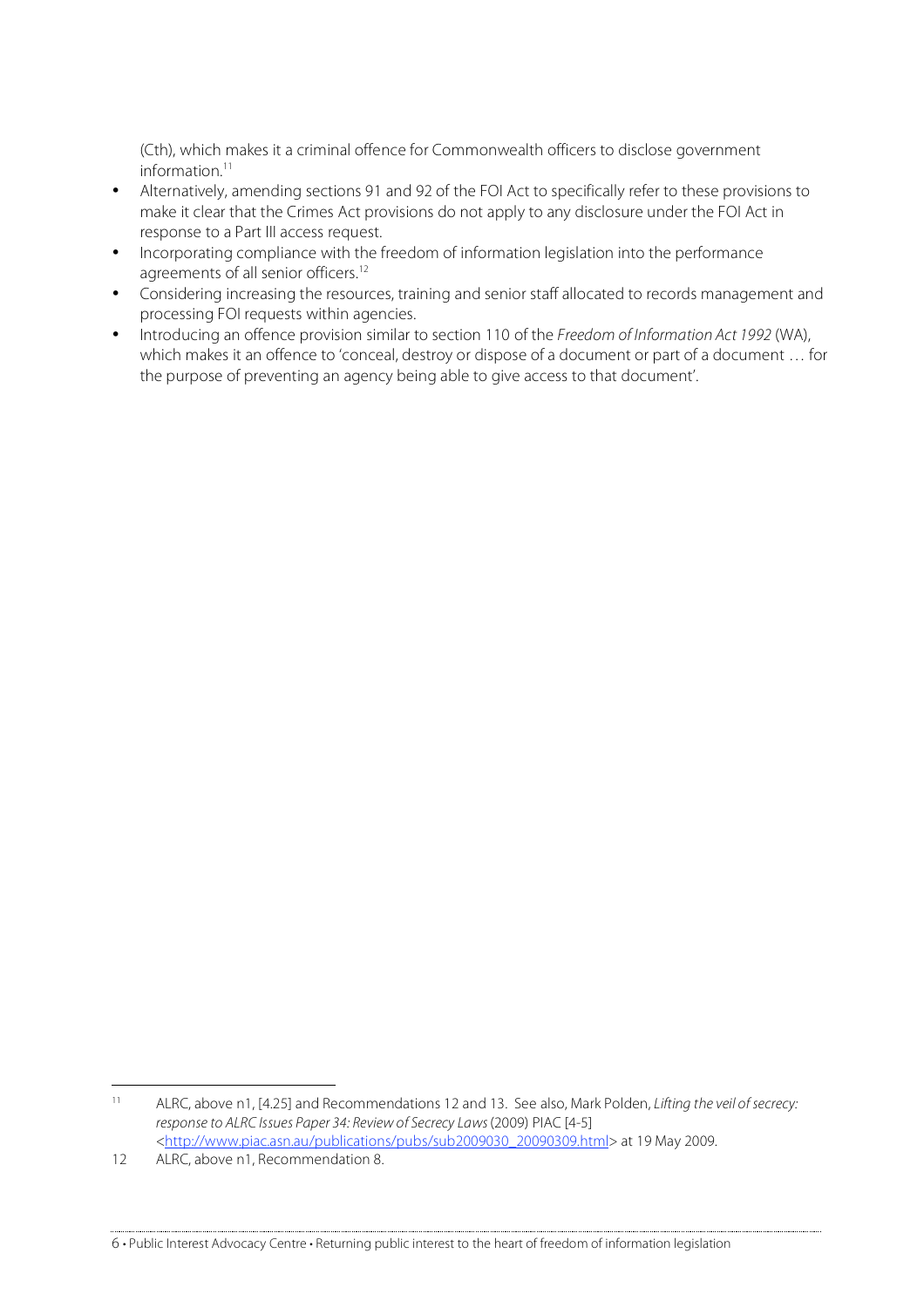## **4. Objects and rationale of the FOI Act**

PIAC strongly supports the proposed changes to the objects of the FOI Act, which clearly set out the rationale and purpose behind freedom of information legislation. In addition to the reasons for the FOI Act, which will be set out in new subsection 3(2), PIAC suggests that there should also be reference to the fact that freedom of information legislation increases the accountability of the Executive branch of government. This addition to the list of reasons behind the FOI Act is consistent with the recommendations made in ALRC Report 77.13

Furthermore, there is increasing recognition that freedom of information is a fundamental human right. For example, Abid Hussain, the UN Special Rapporteur on Freedom of Opinion and Expression, said in his 1995 report to the UN Commission on Human Rights:

Freedom will be bereft of all effectiveness if the people have no access to information. Access to information is basic to the democratic way of life. The tendency to withhold information from the people at large is therefore to be strongly checked.14

The prevailing view is that the freedom to seek information is part of the right to freedom of expression guaranteed by Article 19(2) of the International Covenant on Civil and Political Rights.<sup>15</sup> PIAC suggests that the objects of the FOI Act should be further amended to recognise that access to information is an essential part of the right to freedom of expression.

#### **Recommendation:**

- 1. That subsection 3(2) of the Freedom of Information Act 1982 (Cth) be amended to include the following clauses after (b):
	- '(c) increasing the accountability of the Executive; and

(d) recognition that the freedom to access government information is a fundamental human right'.

<sup>&</sup>lt;sup>13</sup> ALRC, above n1, Recommendation 1.

Abid Hussain, Report of the Special Rapporteur on the promotion and protection of the right to freedom of opinion and expression, UN Doc E/CN.4/1995/40 (1995) at 35, cited in Toby Mendel, 'Freedom of Information as an Internationally Protected Human Right' <http://www.article19.org/pdfs/publications/foi-as-an-international-

right.pdf> at 13 May 2009.<br>15 International Covenant on Civil and Political Rights, opened for signature 16 December 1966, 999 UNTS 171 (entered into force 23 March 1976), ratified by Australia on 13 August 1980.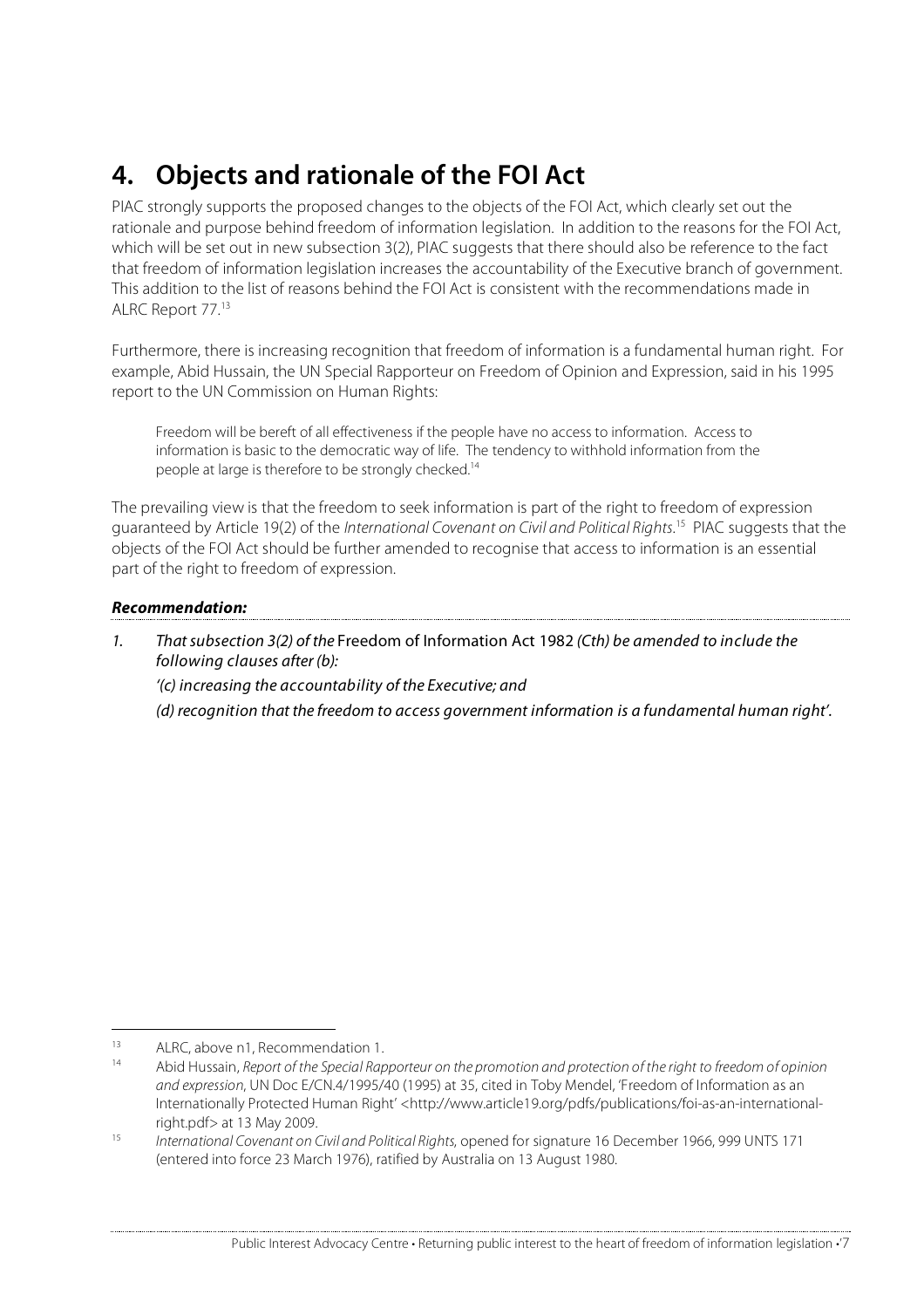## **5. Opening up government information**

## **5.1 Information publication schemes**

PIAC supports the introduction of provisions requiring each agency to create an information publication scheme. The proposed Information Publication Schemes are a significant improvement on the current Statement of Affairs as it is envisaged that these publication schemes will be more comprehensive and accessible via Department and agency's websites. PIAC believes that the involvement of the proposed new Information Commissioner (**the IC**) in establishing, monitoring and reviewing information publication schemes is an important step towards making government information readily accessible to the public without individuals being required to make access requests under Part III of the Act.

However, there are a number of issues that PIAC is concerned about in respect of the proposed publication schemes.

PIAC notes that proposed subsection 8D(4) of the FOI Act provides that an agency or department may impose a charge for information available via information publication schemes. PIAC refers to the comments below about the question of imposing any charges in respect of the FOI Act and submits that the same issues apply with even greater force to information available via publication schemes and submits that this proposed subsection should be deleted.

PIAC emphasises the importance of agencies ensuring that they do not discriminate against people with a disability in the provision of documents under the FOI Act, including documents available via an agency or department's information publication scheme, and submits that agencies must make their best endeavours to provide information in a form that is accessible to the person. For example, the agency should ensure that where electronic information is provided to a person who is vision impaired, it is in a format that is readable by the person.<sup>16</sup> While accepting that this could be provided for, either pursuant to subsection 2 of proposed section 8D, or the IC's guidelines on publication schemes, PIAC submits that consideration be given to amending subsection 8D(2) so that it specifically provides that information publication schemes are accessible. PIAC notes that this is a requirement under Article 21 of the UN Convention on the Rights of Persons with Disabilities. 17

Article 21 - Freedom of expression and opinion, and access to information

States Parties shall take all appropriate measures to ensure that persons with disabilities can exercise the right to freedom of expression and opinion, including the freedom to seek, receive and impart information and ideas on an equal basis with others and through all forms of communication of their choice, as defined in article 2 of the present Convention, including by:

a) Providing information intended for the general public to persons with disabilities in accessible formats and technologies appropriate to different kinds of disabilities in a timely manner and without additional cost;

 <sup>16</sup> See, for example, the European Blind Union's website at <http://www.euroblind.org/fichiersGB/policy.htm> on how to make information accessible to people with vision impairments. Please note, however, the person should be asked what format is suitable for them rather than relying on general advice of this sort.

<sup>17</sup> Convention on the Rights of Persons with Disabilities, opened for signature 31 March 2007, Doc.A/61/611 (entered into force 3 May 2008), ratified by Australia on 17 July 2008.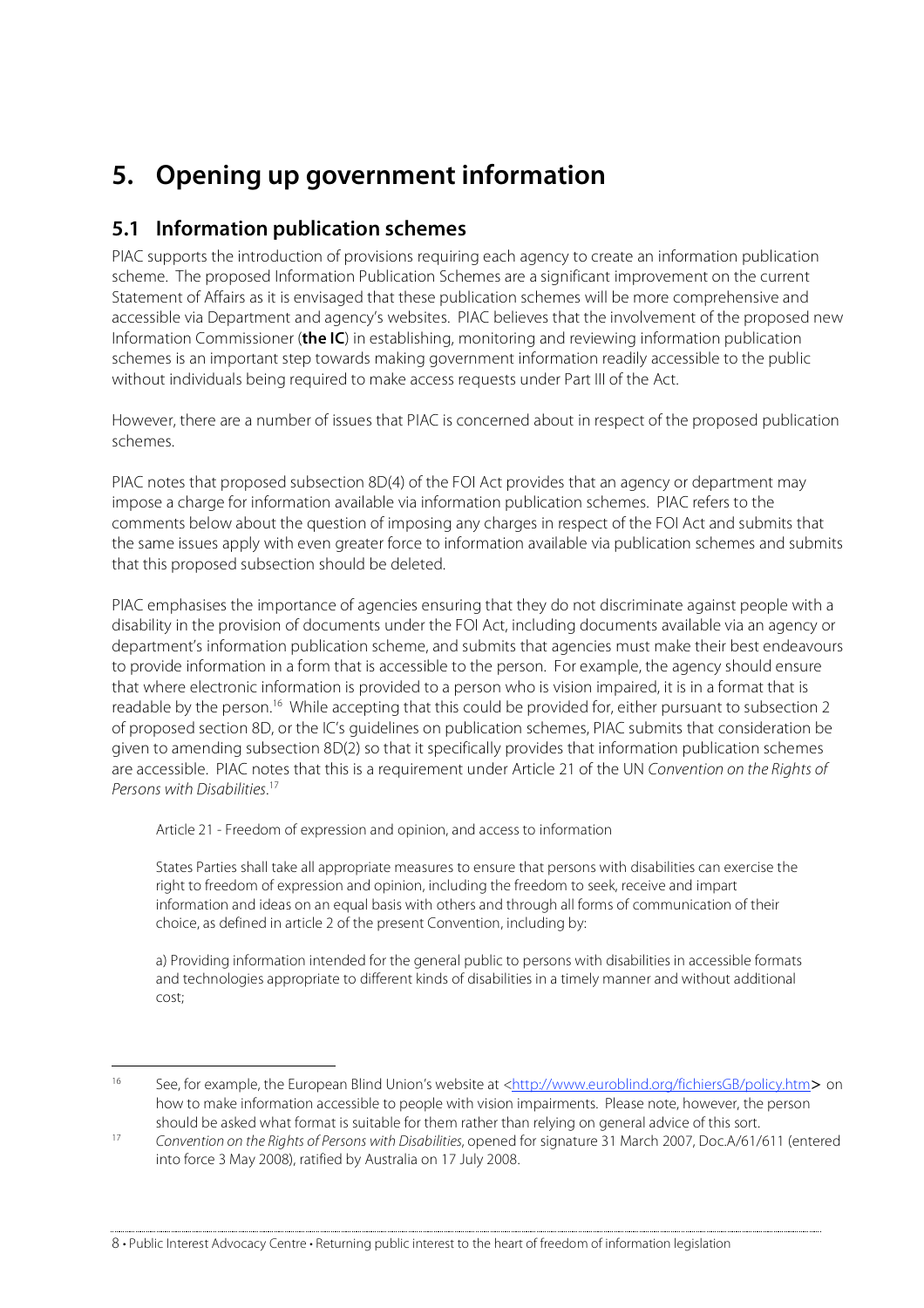b) Accepting and facilitating the use of sign languages, Braille, augmentative and alternative communication, and all other accessible means, modes and formats of communication of their choice by persons with disabilities in official interactions;

Finally, PIAC is concerned that information publication schemes should be reviewed regularly to ensure that they are accurate, comprehensive and up-to-date and believes that a review every five years is not sufficient. PIAC submits that the proposed section 9 should be amended so that information publication schemes are reviewed every two years.

#### **Recommendations:**

...

- 2. That the reference to charges in proposed subsection 8D(4) of the FOI Act be deleted.
- 3. That proposed subsection 8D(2) of the FOI Act be amended to make it clear that agencies and Ministers must use every endeavour to publish the information in a way that is accessible to all members of the public.
- 4. That all references to 'five years' in proposed section 9 of the FOI Act be replaced with 'two years'.

### **5.2 Publication of information in accessed documents**

PIAC maintains that, for the reasons set out below in relation to charges and fees, there should not be charges for accessing documents via section 11C of the Act.

Similarly, the comments made above in relation to the issue of ensuring that publication schemes are published or provided in accessible formats apply equally to the publication of accessed documents and PIAC submits that proposed subsection 11C(2) should be amended to make this a mandatory rule.

Also, as set out below, PIAC submits that all provisions dealing with requests for access to, or amendment of one's own personal information should be transferred to the Privacy Act 1988 (Cth) (**the Privacy Act**). This would render proposed paragraph 11C(1)(c) obsolete. If, however, Part V is retained, then proposed paragraph  $11(C)(1)(c)$  should be amended to refer to that person consistently with paragraphs (a) and (b) of that subsection.

#### **Recommendations:**

- 5. That the reference to charges in proposed section 11C of the FOI Act be deleted.
- 6. That proposed section 11C of the FOI Act be amended to make it clear that the agency or Minister must use every endeavour to ensure this information is published in a way that is accessible to all members of the public.
- 7. That proposed paragraph 11C(1)(c) of the FOI Act be deleted or amended to refer to 'that person'.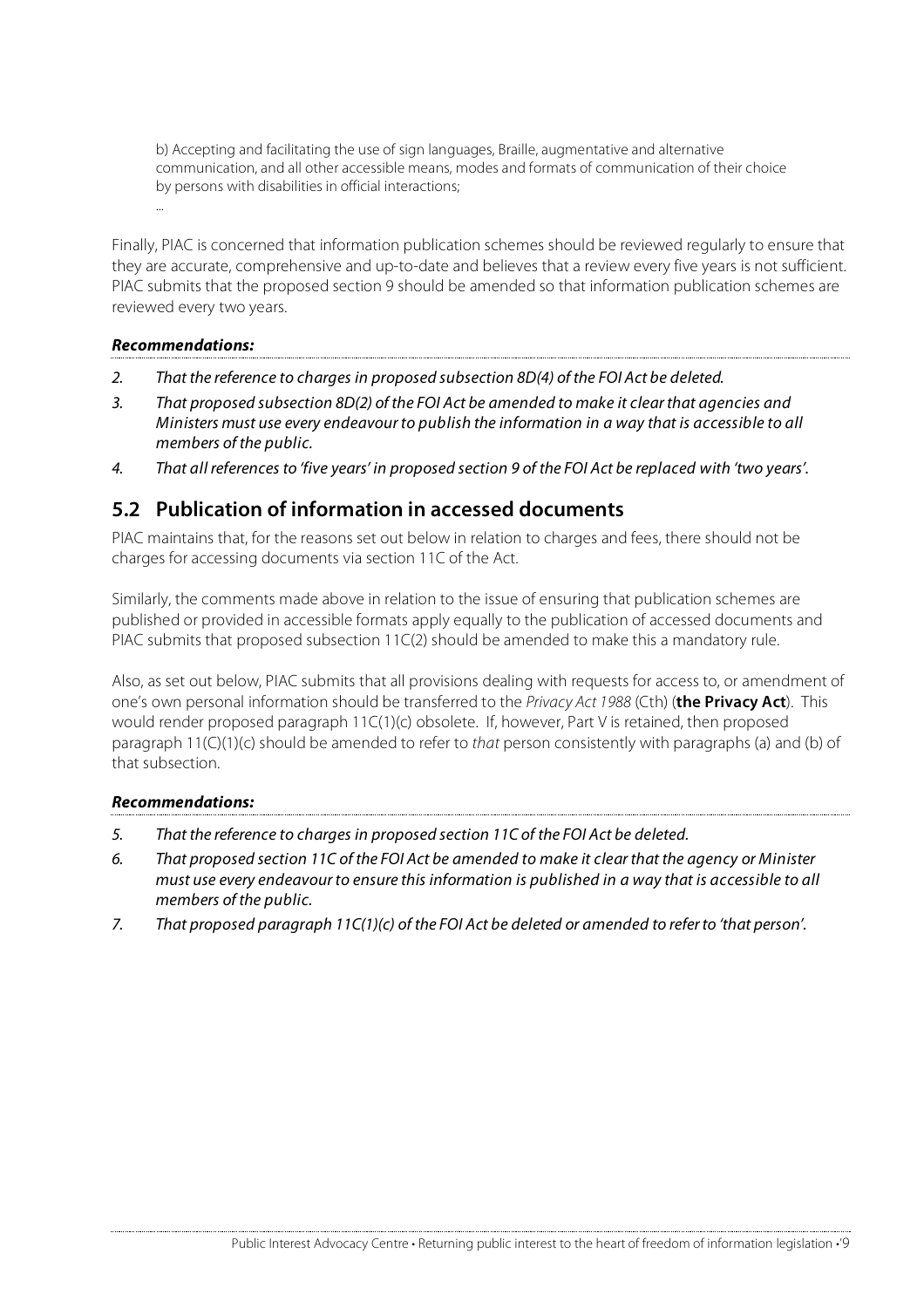## **6. Reforms to Part III of the FOI Act – getting the balance right between access and exemptions**

## **6.1 Public interest test for all exemptions**

The fundamental feature of freedom of information legislation is the provision of a right of access to government information. For example, ALRC Report 77 notes that '[w]hat distinguishes the approach to disclosure of government information in the FOI Act from approaches taken prior to its enactment is its focus on the public interest.'18

However, this focus has been obfuscated. For example, Benjamin Worthy has suggested that the FOI Act 'contains wide exemptions that significantly undermine the ability of the legislation to promote openness'.19 Instead the approach to FOI requests has typically been to focus on whether any exemptions apply and this has almost entirely overshadowed considerations of the public interest in disclosure of government information. As Mr Barry Jones anticipated in his comments about the FOI Bill in 1981:

But the legislation when it came was a profound disappointment… The long-awaited Freedom of Information Bill should be more accurately described as a 'Public Service Preservation from Disclosure' Bill… The tragedy is that the comparative breadth of the first paragraph of clause 3 is really cut back very considerably by the broad exemptions and exceptions created by paragraph (b).20

Schedule 3 of the FOIR Bill seeks to address this problem in a number of different ways. Firstly, it creates a new section 11A to the FOI Act, which provides that access is to be given to information unless the document is either (i) exempt; or (ii) conditionally exempt and it is contrary to the public interest to release the document. Thus it introduces a public interest test into the Act and increases the number of exemptions that are subject to this test from four to eight. Secondly, proposed section 11B to the FOI Act specifies a number of relevant (and irrelevant) public interest factors that should be considered when making a decision whether or not to provide access to information under Part III of the Act and gives the IC the power to issue further guidelines about the public interest. The FOIR Bill also repeals the exemptions for Executive Council documents, documents arising out of companies and securities legislation or relating to the conduct of an agency of industrial relations.

It has been suggested that some exemptions should not be subject to the public interest test because of the public interest in the confidentiality of these documents including documents relating to Cabinet discussions and matters of national security. However, PIAC is of the firm view that all exemptions should be subject to a public interest test to enable consideration of the specific circumstances of each case. For example, some documents may genuinely be of a sensitive nature when they are created, such as a document containing information about a current criminal investigation, hence it would not be in the public interest to release them at that time. Yet the sensitivity of those documents may decrease as time passes, in which case they should be available for potential disclosure to the public at the appropriate time.

Furthermore, PIAC maintains that classes of documents or agencies should not be excluded from the provisions of the Act merely because they are more likely to create sensitive documents in the course of their duties as a result of the nature of their organisation or a particular aspect of their work. As set out

 $18$  ALRC, above n1, 95.

 $\frac{19}{20}$  Worthy, above n10, 229.

<sup>20</sup> Commonwealth, Parliamentary Debates, House of Representatives, 19 August 1981, 32-421 (Barry Jones).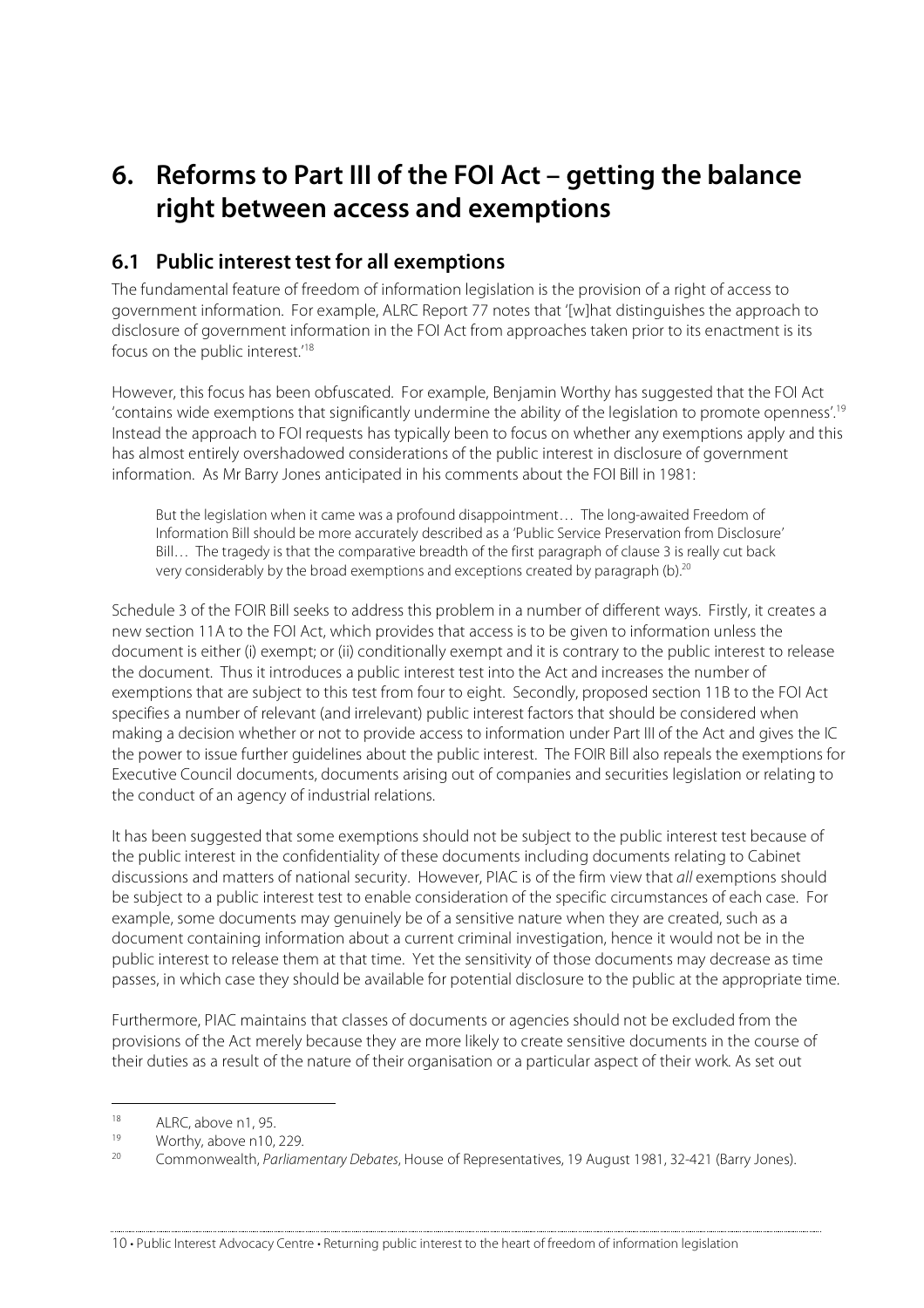below under application of the Act, PIAC submits that Schedule 2 should be repealed and, to the extent that existing exemptions do not cover the documents excluded under this schedule, new exemptions should be added to the Act which are also subject to the public interest test.

#### **Recommendation:**

8. That sections 33, 34, 37, 38, 42, 45, 46 and 47A of the FOI Act be subject to the public interest test.

## **6.2 Public interest factors**

In PIAC's experience under the current Act, agencies and departments in considering FOI requests have spent too much energy considering exemptions and other reasons against disclosure rather than adequately considering public interest factors in favour of disclosure. PIAC believes that the list as currently set out in the proposed section 11B goes some way towards creating a stronger pro-disclosure culture within government.

In addition to the factors set out in new section 11B, PIAC suggests that consideration be given to adding the following factors that favour disclosure:

- disclosure of the information could reasonably be expected to reveal environmental or health risks or measures relating to public health and safety;
- disclosure of the information could reasonably be expected to allow or assist inquiry into possible deficiencies in the conduct of or administration of a public agency or by public officials;
- disclosure of the information could reasonably be expected to evidence or be likely to identify that an agency has, or its staff have, engaged in illegal, unlawful, inappropriate, unfair or the like conduct, or have acted maliciously or in bad faith;
- disclosure of the information could reasonably be expected to reveal the reasoning and other useful contextual information behind government decisions that have affected or could have a significant effect on people;
- disclosure of the information could reasonably be expected to contribute to innovation and the facilitation of research.

Furthermore, PIAC is of the view that the Office of the Information Commissioner should issue supplementary guidelines providing a more detailed explanation of the principles and weighing-up exercise, which should form the basis of a determination under Part III of the Act. Otherwise there is a risk that the factors set out in the proposed section 11B could end up being treated as the only legitimate public interest factors that should be taken into account when considering an FOI request notwithstanding that the legislation expressly states that the list is not intended to be exhaustive.

#### **Recommendations:**

- 9. That proposed section 11B of the FOI Act be amended to list the following additional factors in favour of disclosure:
	- disclosure of the information could reasonably be expected to reveal environmental or health risks or measures relating to public health and safety;
	- disclosure of the information could reasonably be expected to allow or assist inquiry into possible deficiencies in the conduct of or administration of a public agency or by public officials;
	- disclosure of the information could reasonably be expected to evidence or be likely to identify that an agency has, or its staff have, engaged in illegal, unlawful, inappropriate, unfair or the like conduct, or have acted maliciously or in bad faith;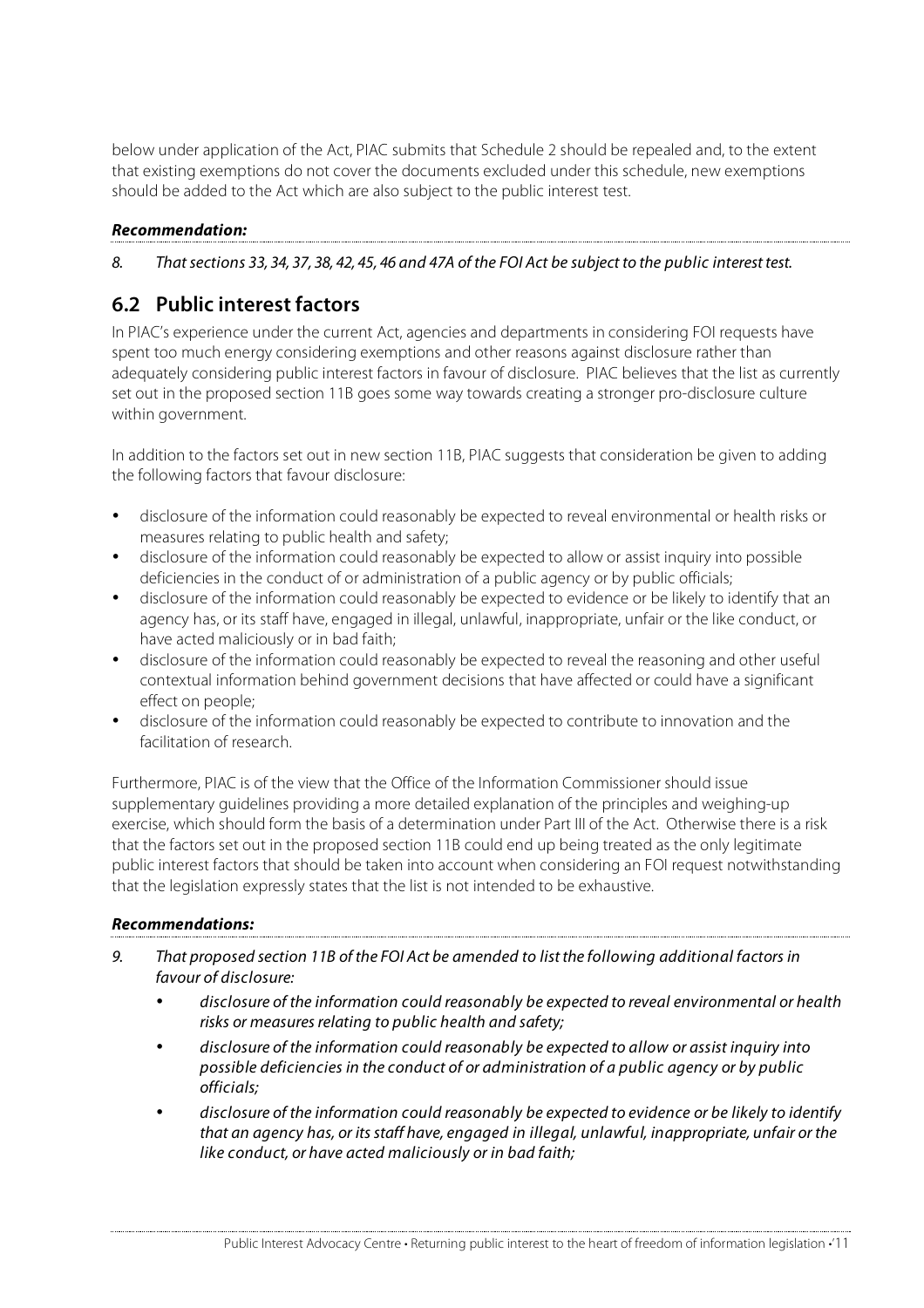- disclosure of the information could reasonably be expected to reveal the reasoning and other useful contextual information behind government decisions which have affected or could have a significant effect on people;
- disclosure of the information could reasonably be expected to contribute to innovation and the facilitation of research.
- 10. That the Information Commissioner, as a matter of priority, issue supplementary guidelines about the 'public interest test' that provide a more detailed explanation of the principles and weighing-up exercise that should form the basis of a determination under Part III of the Act.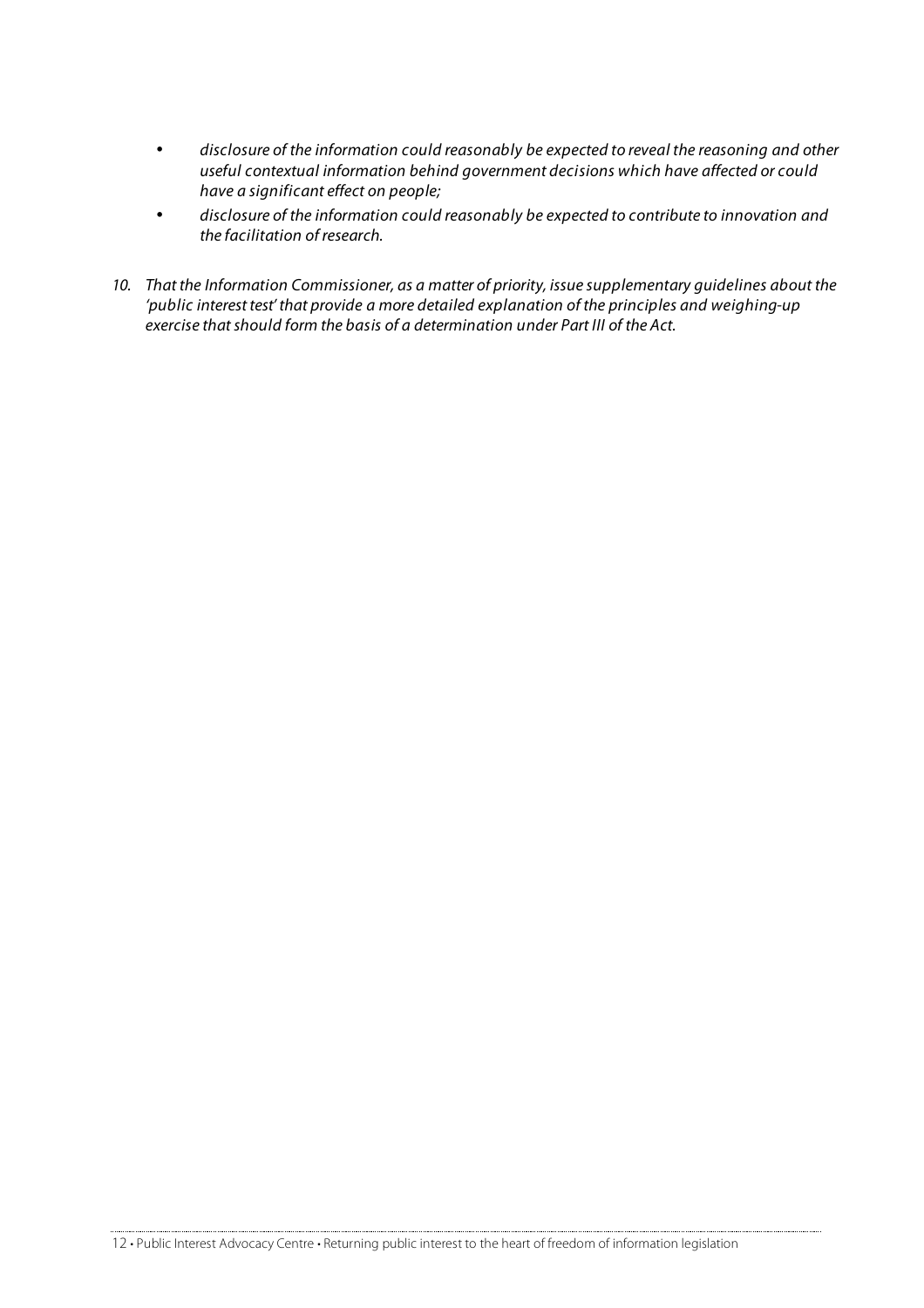## **7. Specific exemptions**

## **7.1 National security, defence or international relations exemption**

PIAC submits that section 33 of the FOI Act should contain a public interest test, given the breadth of material that can be exempted under this provision. For example, PIAC was involved in the case of ATA v Pfizer/ Commonwealth v Hittich (1994) 53 FCR 152 in which the applicants sought access to information on the safety and efficacy of the anti-inflammatory drug Felden. The Australia Government had received this information from health authorities in the United States of America. The Australian Government was refusing disclosure pursuant to section 33 on the basis that it could damage international relations and endanger the future supply of confidential information. PIAC argued that in considering the application of section 33 of the FOI Act to this information, regard should have been given to the significant public interest in the Australian public being aware of safety and efficacy information about the drugs so that patients could make properly informed decisions about the use of this drug in their treatment. The Full Federal Court concluded that there was no public interest component in this section and upheld the Department's decision to refuse access to most of the information. PIAC submits that this case highlights the importance of incorporating a public interest component into this provision in order to prevent similar decisions in the future.

PIAC also submits that the phrase 'would, or could reasonably be expected to' should be amended to read 'would, or would reasonably be expected to' to ensure that it is at least limited to those cases that would or would probably result in damage being caused to international relations, security or defence.

#### **Recommendations:**

- 11. That section 33 of the FOI Act be amended to make it subject to the public interest test.
- 12. That the phrase 'would, or could reasonably be expected to' in section 33 of the FOI Act be amended to read 'would, or would reasonably be expected to'.

## **7.2 Cabinet documents exemption**

PIAC supports the amendment to the Cabinet documents exemption, which makes it clear that this exemption only protects documents that were brought into existence for the dominant purpose of being submitted to Cabinet.

However, PIAC maintains that the Cabinet documents exemption should be subject to the public interest test. While PIAC accepts that it is extremely unlikely that the public interest in releasing documents that are properly characterised as 'Cabinet documents' is likely to outweigh the public interest in those documents remaining confidential, it is more consistent with the objectives of the FOI Act that this exemption contain a public interest test. Also, there may be some cases in which a significant period of time has elapsed between the creation of the document and the FOI request and it may be that the sensitivities surrounding the disclosure of the document have dissipated with intervening events such as a change of government, or the publication by Cabinet members of their memoirs or other reports. In those types of cases it is foreseeable that the public interest would be better served by disclosing the original documents. Therefore PIAC maintains that the Cabinet documents exemption should be subject to a public interest test.

Alternatively, PIAC believes that the Cabinet document exemption should be subject to a ten-year limit. As the Independent Review Panel commented: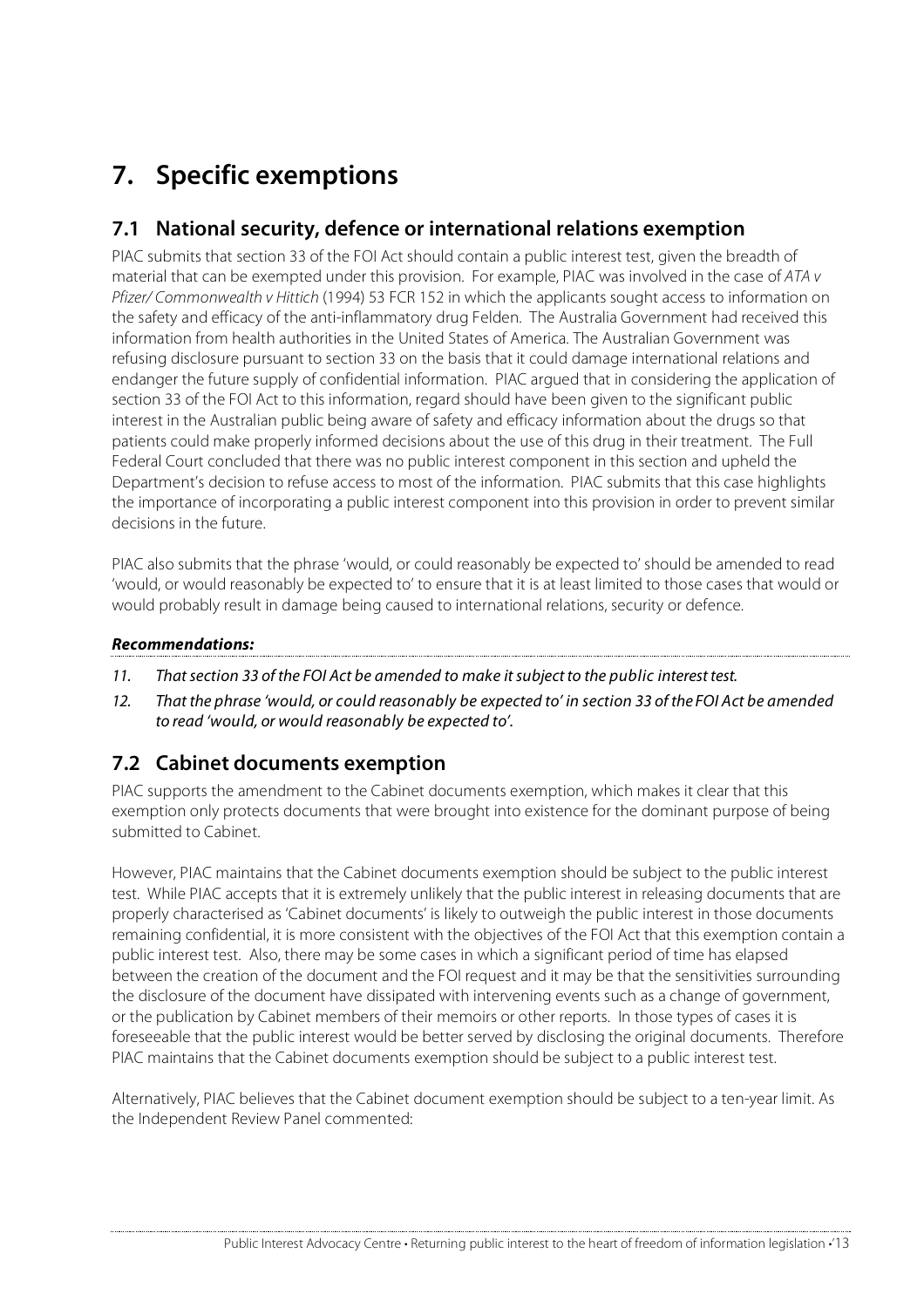The Cabinet 'oyster' will be well and truly shucked after 10 years as a result of the publication of political memoirs, media reports and work by historians. The need to protect Cabinet confidentiality and Cabinet's collective responsibility to Parliament ceases to have any force. It could be argued that strictly speaking Cabinet's accountability ceases with every new parliamentary election – Cabinet can only be responsible to the Parliament in which it holds office as the government.<sup>21</sup>

Including a ten-year limit in the Cabinet document exemptions is consistent with most other states including Victoria<sup>22</sup>, Western Australia<sup>23</sup> and Tasmania.<sup>24</sup>

PIAC also submits that the Department of Prime Minister and Cabinet should consider adopting a policy of proactive disclosure in relation to Cabinet documents, similar to that put forward by the Independent Review Panel in its 2008 report.25

#### **Recommendations:**

- 13. That section 34 of the FOI Act be made subject to a public interest test.
- 14. That section 34 of the FOI Act be amended by inserting a new subsection (7): 'Subsections (1)(2) and (3) shall cease to apply to a document brought into existence when a period of ten years has elapsed since the last day of the year in which the document came into existence'.

15. That the Department of Prime Minister and Cabinet adopt a policy of proactive disclosure in relation to Cabinet documents.

## **7.3 Law enforcement and public safety exemption**

PIAC notes that it was acknowledged in ALRC Report 77 that at least some documents relating to law enforcement, such as documents revealing that the scope of a law enforcement investigation has been exceeded, should be subject to the public interest test.<sup>26</sup> However, PIAC believes that excising these particular types of law enforcement documents from the general exemption provided by section 37 of the FOI Act would be cumbersome and instead suggests that this exemption should be subject to the public interest test.

#### **Recommendation:**

16. That section 37 of the FOI Act should be subject to the public interest test.

## **7.4 Secrecy provisions exemption**

PIAC supports the recommendation of the ALRC Report 77 that section 38 of the FOI Act be repealed on the basis that this information is already covered by other exemptions in the FOI Act; or, alternatively, that at the very least, Schedule 3 be amended so that it becomes the definitive list of all secrecy provisions to which the FOI Act is subject.<sup>27</sup> If section 38 of the FOI Act is retained, PIAC submits that it should also be subject to the public interest test.

<sup>&</sup>lt;sup>21</sup> Independent Review Panel, above n7, 117.

<sup>&</sup>lt;sup>22</sup> Freedom of Information Act 1992 (Vic) s 28.<br>Freedom of Information Act 1992 (MA) Sch

<sup>&</sup>lt;sup>23</sup> Freedom of Information Act 1992 (WA) Sch 1, cl 1(4).

<sup>&</sup>lt;sup>24</sup> Freedom of Information Act 1991 (Tas) s 24.

<sup>&</sup>lt;sup>25</sup> Independent Review Panel, above n1, 120-22 and Recommendation 34.<br><sup>26</sup> ALRC, above n1, [9.23].

Ibid [11.3]. See also, Polden, above n11,19-20.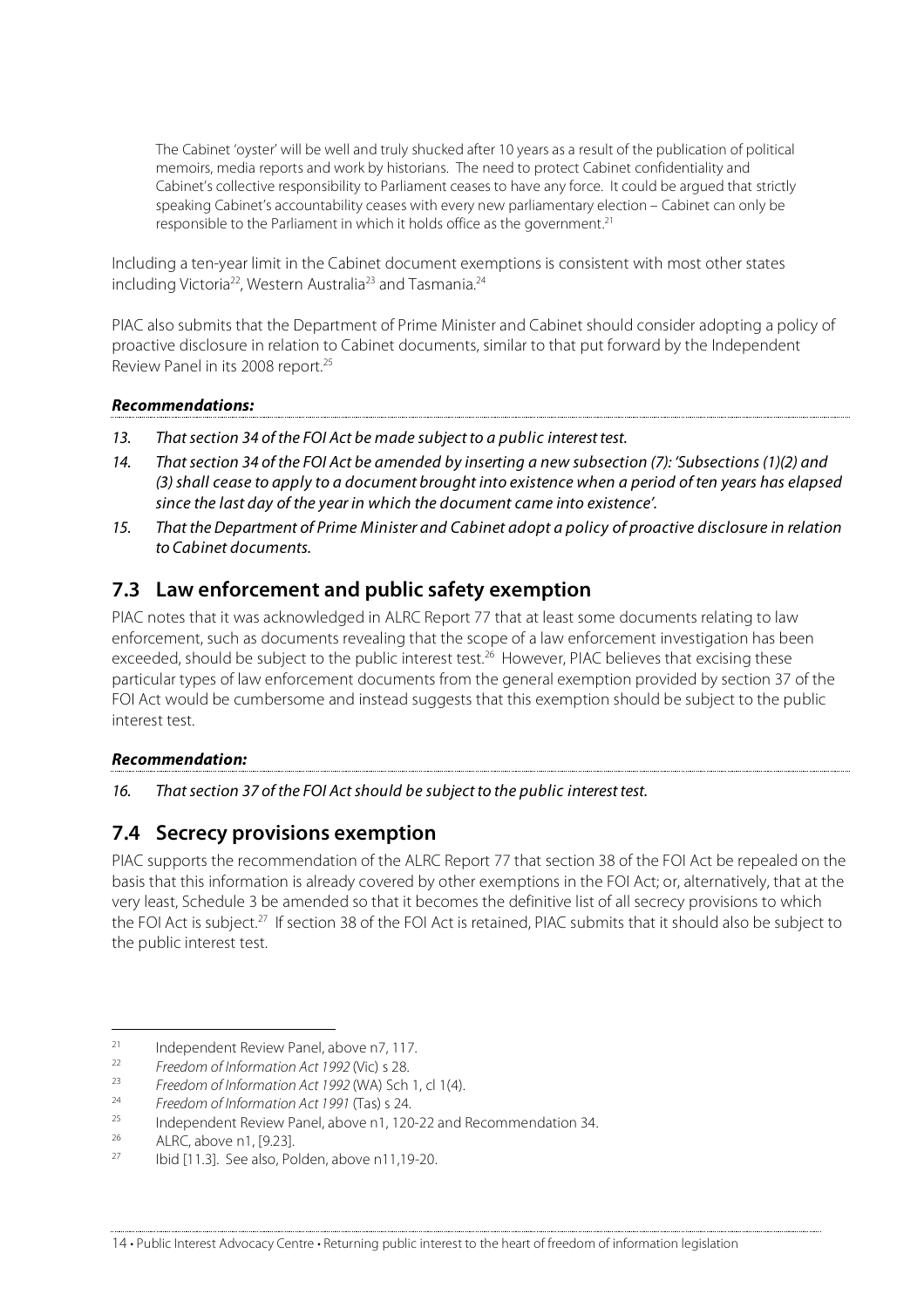#### **Recommendation:**

- 17. That section 37 of the FOI Act should be subject to the public interest test.
- 18. That section 38 of the FOI Act be repealed. Alternatively, that section 38 be subject to the public interest test and Schedule 3 amended so that it contains the entire list to which section 38 applies.

### **7.5 Commonwealth and state relations - conditional exemption**

PIAC suggests that the Commonwealth and State relations exemption should be amended to limit it to those cases where disclosure 'would, or would reasonably be expected to' cause damage to Commonwealth state relations or divulge confidential information. This amendment should also apply to paragraph 33(1)(a) of the FOI Act, and the proposed section 47E, subsections 47B(a), and 47J(1), and paragraph 47G(1)(c) of the FOI Act.

#### **Recommendation:**

19. That the phrase 'would, or could reasonably be expected to' in paragraph 33(1)(a) of the FOI Act, and the proposed section 47E, subsections 47B(a), and 47J(1), and paragraph 47G(1)(c) of the FOI Act be amended to read: 'would, or would reasonably be expected to'.

## **7.6 Operations of agencies - conditional exemption**

PIAC notes that proposed subsection 47E(1)(d) is far more general than subsections (a)-(c) and (e), and may be used by agencies as a 'stand-by' exemption.

PIAC submits that this subsection is too broad and should be repealed. The information that is generally protected by relying on this subsection will mostly be covered by other exemptions, including proposed section 47C (deliberative processes).

#### **Recommendation:**

20. That proposed subsection 47E(1)(d) of the FOI Act be removed.

### **7.7 Business affairs - conditional exemption**

PIAC submits that many of the phrases in this exemption including 'trade secrets' and 'unreasonable and adversely affects business affairs' are unpredictable and problematic. For example it is still not clear whether information about the safety of products amounts to a trade secret (contrast decision of the Administrative Appeals Tribunal in Re Organon with the decision of the full Federal Court in Searle Australia Pty Ltd v PIAC (1992) 102 ALR 163). Consideration should be given to tightening the language and meaning of proposed paragraphs 47G(1)(a)-(c) or to the IC providing guidelines as to what is meant by these subsections.

PIAC also submits that proposed paragraph 47G(1)(c) be amended to include the commercial activities of government agencies as this would, at least in part, remove the justification for Part II of Schedule 2 of the FOI Act.

#### **Recommendations:**

- 21. That the language and meaning of proposed paragraphs 47G(1)(a)-(c) should be tightened. Alternatively, that the IC should issue guidelines clarifying what is covered by this conditional exemption.
- 22. That proposed section 47G of the FOI Act be amended to expressly cover the commercial activities of government agencies.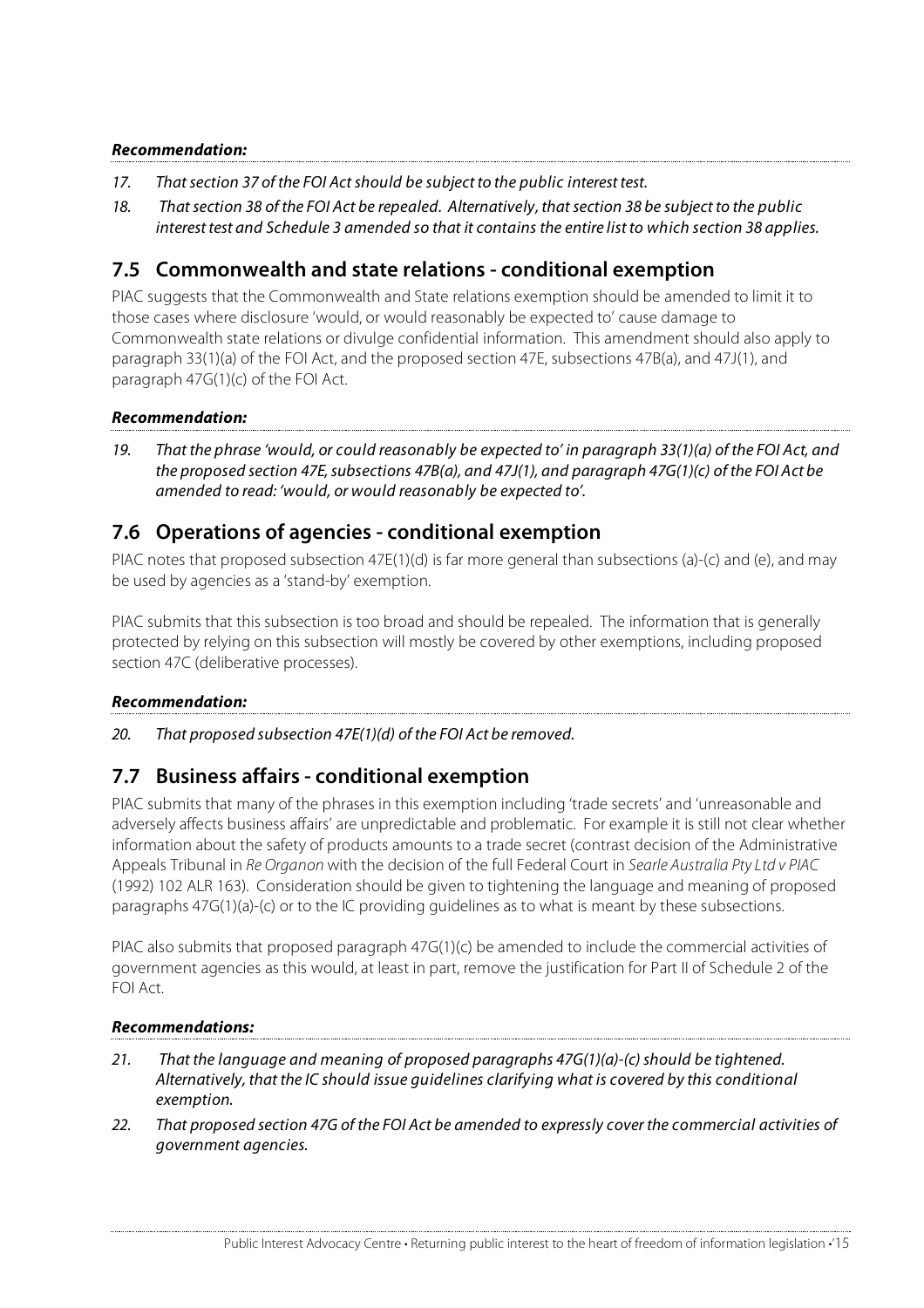## **7.8 National economy - conditional exemption**

PIAC is of the view that section 44 (proposed section 47J) of the FOI Act should be repealed, as there are other exemptions that would provide equivalent protection for the types of documents that could currently be covered by this exemption. This is consistent with the conclusion reached in ALRC Report 77, which considered that this exemption was 'superfluous and should be repealed'.28

#### **Recommendation:**

23. That proposed section 47J of the FOI Act be deleted.

### **7.9 Research documents - conditional exemption**

PIAC agrees with the recommendation contained in ALRC Report 77 that this exemption be repealed on the basis that it is already covered by other provisions of the FOI Act.<sup>29</sup>

#### **Recommendation:**

24. That proposed section 47H of the FOI Act be deleted.

 $28$  ALRC, above n1, [9.28].

Ibid [11.4].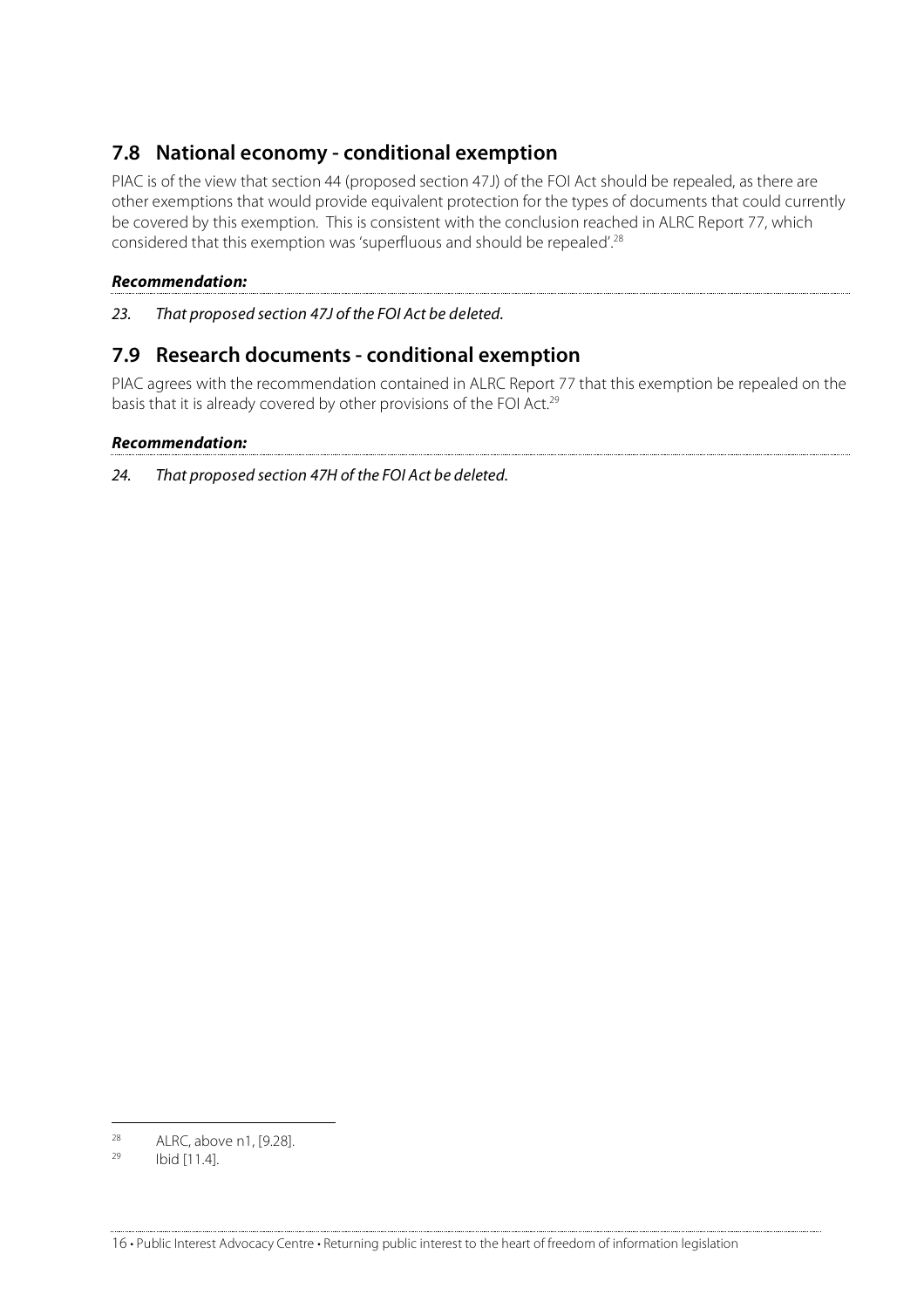## **8. Application of the Act – exclusions and extensions**

### **8.1 Exempt agencies and documents**

There appears to be a lack of any common characteristic or justification for the current agencies and documents listed in Schedule 2 of the FOI Act.

Agencies should not be automatically exempt from the provisions of the FOI Act merely because they are more likely to create sensitive documents in the course of their duties as a result of the nature of their organisation.

PIAC submits that the majority of agencies named in Schedule 2 could rely on the other exemptions in the FOI Act where they hold truly sensitive documents that it would be contrary to the public interest to disclose. To the extent that the existing exemptions do not cover these documents, new exemptions could be created within the body of the FOI Act and made subject to the public interest test.

#### **Recommendation:**

25. That the Government undertakes an immediate review of the continued use of Schedule 2 of the FOI Act. All agencies should be required to justify their continued exclusion from the FOI Act in relation to the functions/documents listed in the schedule. Agencies should have to positively show that the existing exemptions, including a proposed change to section 47G, are not sufficient to protect the documents currently covered by Schedule 2 of the FOI Act. The Government should seek input from FOI consumer groups in response to those agency submissions.

### **8.2 Intelligence agency documents**

PIAC opposes the proposed exclusion of all 'intelligence agency' documents from the scope of FOI Act, regardless of whether or not access would cause, or could reasonably be expected to cause, any damage to Australia's security or defence interests. Furthermore, this exclusion would mean that documents that reveal conduct by intelligence agencies that lack or exceed lawful authority, or even information that has already been reported could not be disclosed under the FOI Act.

This is contrary to the spirit of both the freedom of information legislation itself and the Government's election promise to 'restore trust and integrity in the use of Australian government information, and to promote greater openness and transparency'.

Furthermore, there are numerous examples, such as the Clarke Inquiry into Dr Haneef's case<sup>30</sup>, which highlight the importance of Australia's security agencies being subject to the FOI Act. The proposed exclusion will effectively create a black hole around the work and operations of the Australian intelligence agencies.

PIAC believes that this proposed exclusion is not only risky but also unnecessary: paragraphs 33(1)(a) and (b) of the FOI Act already provide sufficient protection against disclosure of intelligence agency documents in those cases where disclosure may pose a genuine risk to security or national interest if released.

<sup>&</sup>lt;sup>30</sup> Clarke Inquiry, Report of the Clarke Inquiry into the case of Dr Mohammed Haneef (2008).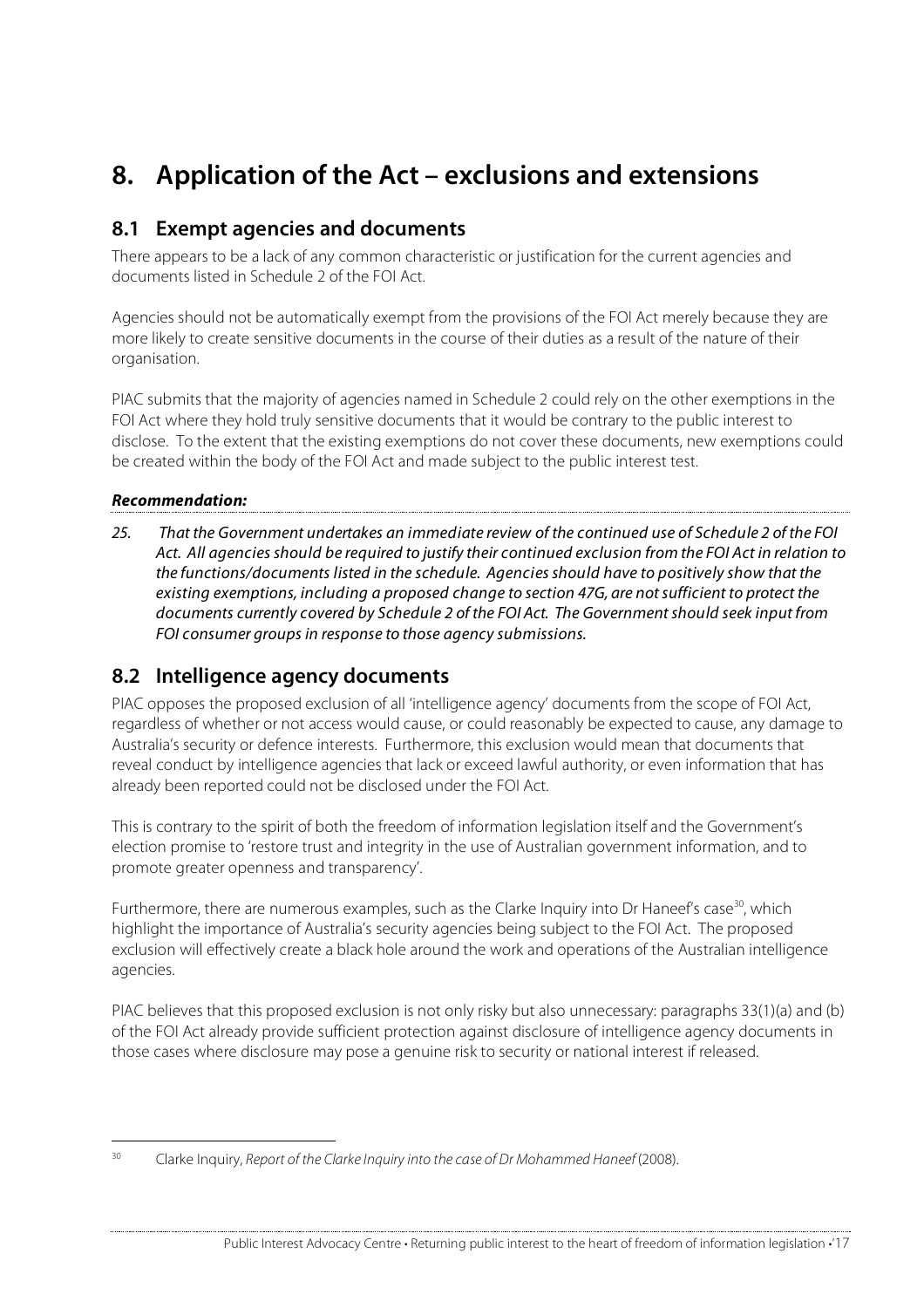PIAC also has similar concerns about the proposed amendments to exclude Department of Defence 'operational intelligence' documents by adding them to the list of excluded documents set out in Part II, Division 1, Schedule 2 of the FOI Act.

#### **Recommendations:**

- 26. That subsection 7(2A) be deleted from the proposals set out in the FOIR Bill.
- 27. That the proposed amendment to Schedule 2 in relation to 'operational intelligence documents' be deleted from the FOIR Bill.

## **8.3 Contracted service providers**

PIAC believes that private organisations supplying essential public services (such as water, energy, telecommunications, transport infrastructure) should be subject to the Act precisely because they provide essential services to the community that would otherwise be carried out or delivered by government.

Subject to the comments below about the phrase 'contract for services', PIAC supports the proposal to impose requirements on an agency or Minister to take contractual measures to ensure that an agency or Minister 'receives' all documents specified in proposed subsection 6C(3). This provision means that an individual can still access these documents as they are treated as documents of the agency pursuant to section 4 of the FOI Act.

However, the limitation with this proposal is that if an agency has taken all reasonable steps to receive a document from a contractor, but has not actually received the document in question, it can refuse a request and an individual is effectively stopped from accessing the document under the freedom of information legislation. PIAC therefore suggests that the Government should consider extending the application of the Act to apply directly to contracted service providers that are providing essential government services to maximise the right of access to government information, irrespective of whether it is an agency document or a document of a contracted service provider.

In addition, subsection 3(c) and the definition of 'provided' in section 4 of the FOI Act indicate that the requirements of the proposed section 6C will only be applied to contracts that provide these essential public services. PIAC recommends that section 6C be amended to make this clearer. Otherwise, there is a risk that this section could be applied to other contracts with bodies such as not-for-profit charitable organisations that carry out community service obligations, that are additional to the services provided by the Government.

#### **Recommendations:**

- 28. That the FOI Act be extended to apply to all private sector bodies that provide essential services to the community or fulfil functions that would otherwise be provided by government departments, Ministers or agencies.
- 29. That proposed section 6C of the FOI Act be amended to make it clear that it does not apply to all contracted service providers but is limited to those contracted service providers that provide services to other persons in connection with the performance of the functions, or the exercise of the powers, of the agency.

## **8.4 Application of the FOI Act to the Houses of Parliament**

PIAC believes that all aspects of government should be covered by the FOI Act, subject to limited exemptions aimed at balancing the rights of the public to access government-held information against the need to protect legitimate government and public interests in certain documents remaining confidential.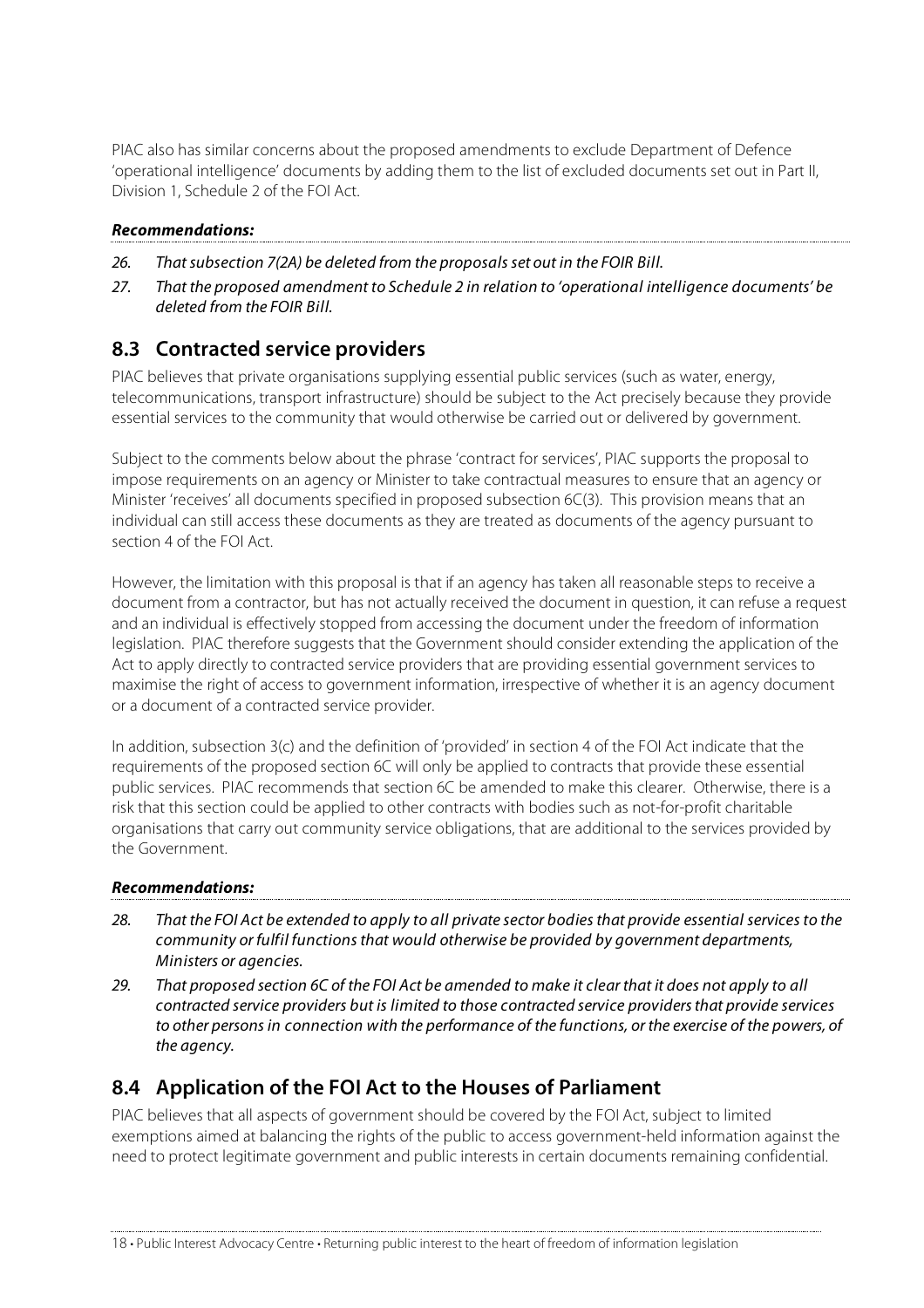PIAC notes that Houses of Parliament fall within the scope of freedom of information legislation in many other jurisdictions including the United Kingdom, Ireland and South Africa.

While it is sometimes suggested that if Members of Parliament were subject to the FOI Act they would not be able to do their job effectively nor represent their constituents, PIAC takes the view that the exemptions should be sufficient to meet those concerns. For example, material provided to Members of Parliament by their local constituents may fall within the existing exemptions including documents obtained in confidence (section 45) and personal privacy (proposed section 47F). There is an interrelated issue about the application of the FOI Act to MPs more broadly in that the phrase 'official documents of a Minister' does not include documents in the possession of a member that relate to electoral matters or local constituents issues (unless they also relate to the portfolio of a Minister). PIAC recommends that Part I of the FOI Act be amended so that the FOI Act also applies to MPs. PIAC notes that any concerns about personal information about constituents can be adequately dealt with through existing exemptions.

#### **Recommendation:**

30. That Part I of the FOI Act be amended so that the FOI Act applies to the Commonwealth Houses of Parliament and MPs.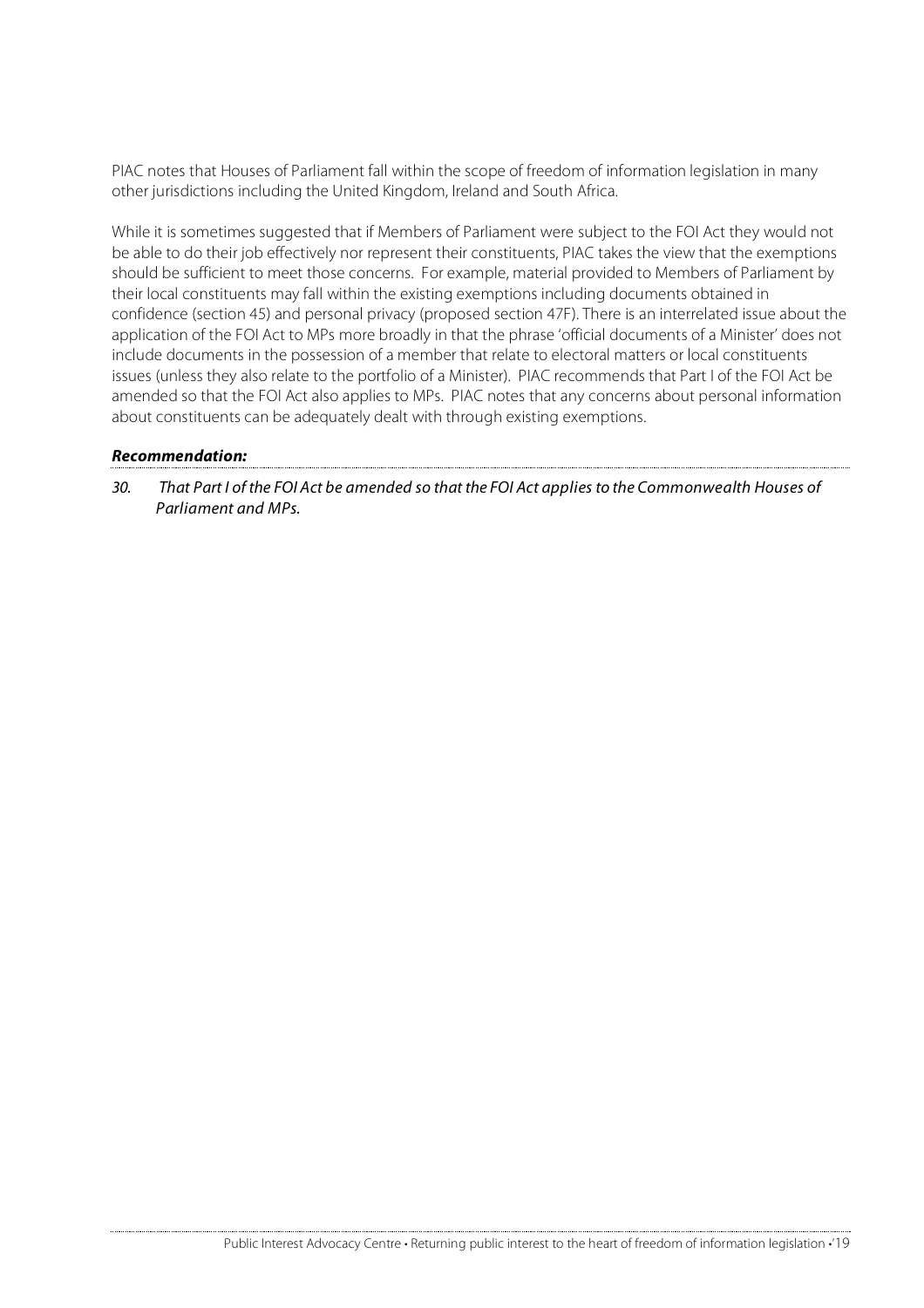## **9. Processing FOI requests – charges, extensions and other practical issues**

## **9.1 Acknowledgement of FOI requests**

PIAC believes that in addition to acknowledging receipt of requests, agencies should be required to include a Schedule of documents that would enable the applicant to have the opportunity to narrow their request.<sup>31</sup> This would establish a dialogue between the applicant and agency about the documents requested, and assist the process.

#### **Recommendation:**

31. The acknowledgement of an FOI request should include a schedule of the documents covered by the FOI request.

### **9.2 Extension to the time limits for processing requests**

PIAC is concerned about the lack of procedural safeguards in relation to the proposals to allow for extensions to the time period for processing FOI requests. PIAC submits that sections 15AA and 15AB should also be amended to provide applicants with the same safeguards contained in proposed section 54T (in relation to extensions of time for IC review applications). These safeguards include a requirement that the applicant must be notified of an application for an extension to the period for processing a request and be given an opportunity to be heard if s/he opposes the application.

In particular, it appears that proposed section 15AB would allow an agency or Minister to ask the IC to extend the time limit for any reason even if the time limit has already expired and the request would otherwise be assumed to be a 'deemed refusal decision' (see proposed subsection 15AB(4)). PIAC is extremely concerned about this proposed section, as it has the potential to completely undermine an applicant's capacity to obtain documents in a timely manner and to prevent their request from dragging on indefinitely. PIAC strongly believes that an agency or Minister should not be able to seek an extension to the time limit once the time limit has expired. Furthermore, the reasons for extending time limits should be limited and specified in the FOI Act. By contrast, there appears to be no limit under section 15AB as to the reason why an agency may seek an extension to the time limit from the IC. At the very least, it should be made clearer in proposed subsection 15AB(9) that an agency should only be able to obtain one such extension to the time limit for processing requests. Furthermore, applicants should have the right to be notified of an application for an extension to the time limit under section 15AB and given a reasonable opportunity to be heard if they oppose an extension being granted.

In raising these concerns, PIAC emphasises that the value of documents sought under an FOI request could be rendered nugatory if extensive delays are experienced. Most people seeking information pursuant to the FOI Act require access to the documents sought quickly whether it be to protect their legal rights, protest against a government decision or publish information in a newspaper on a topic of current interest. As the Independent Review Panel commented:

For some applicants seeking documents through FOI, it would be fair to say that access delayed, is access denied<sup>32</sup>

 $31$  Independent Review Panel, above n7, 176-178.

Independent Review Panel, above n7, 170.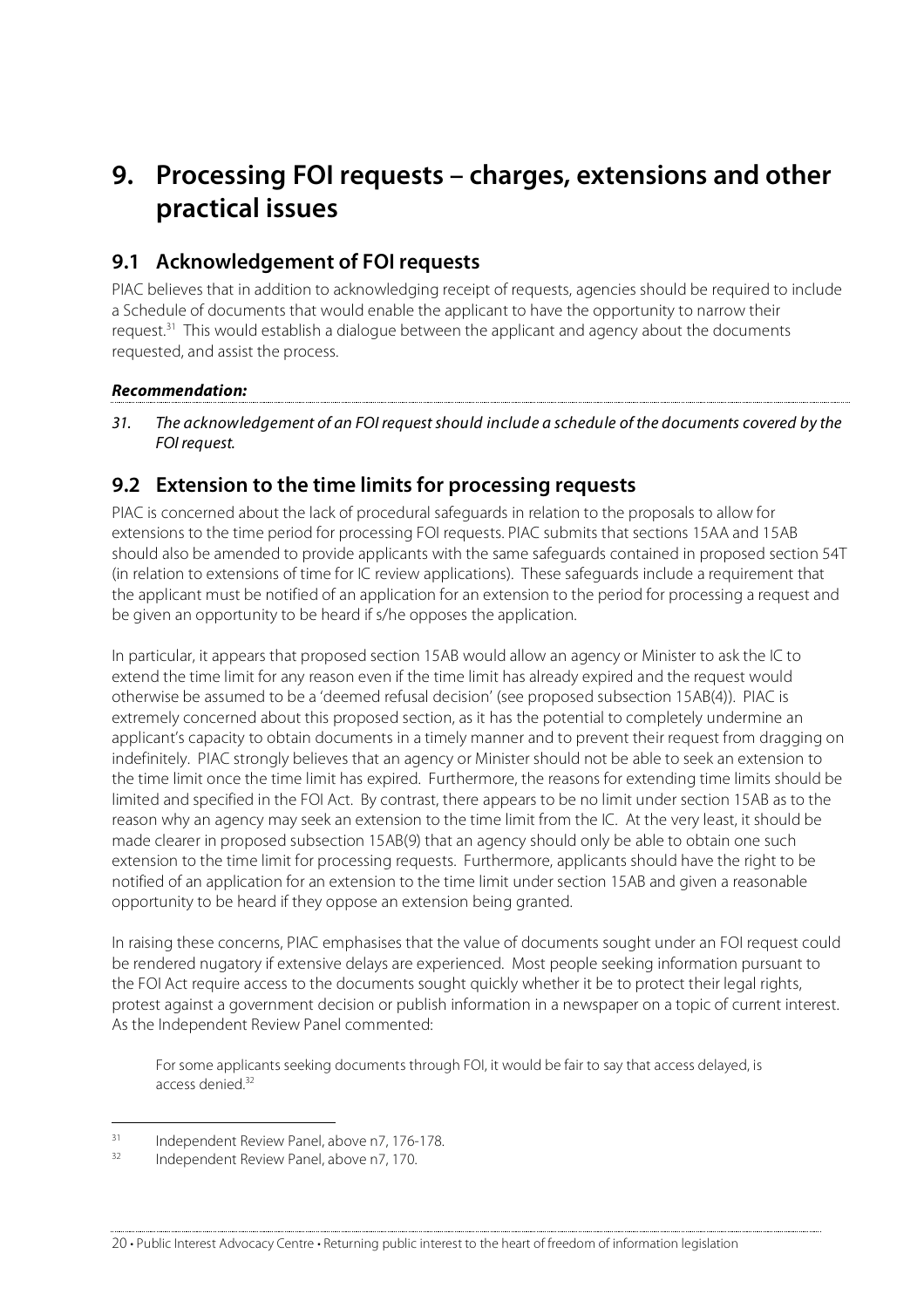PIAC raises these questions about extensions in the context of a regime where delays in processing requests are often, from a user's perspective, one of the least satisfactory aspects of the process. For example, the Ombudsman in his annual report noted that 34% of all complaints made to the Ombudsman about the FOI Act were about delays in processing requests.<sup>33</sup> The solution is not simply to set up a system that allows agencies to extend the time limit, but rather to address the underlying problems including the allocation of resources, training of FOI officers, and the attitudes of agencies towards FOI requests, to ensure that requests are dealt with more expeditiously.

#### **Recommendations:**

- 32. That proposed section 15AA of the FOI Act be amended to provide applicants with the same safeguards contained in proposed section 54T.
- 33. That proposed section 15AB of the FOI Act be deleted from the proposals contained in the FOIR Bill. Or, alternatively that this proposed provision be amended to: (a) specify that an extension cannot be granted once the original time limit has expired; and (b) provide applicants with the same safeguards contained in proposed section 45T.

## **9.3 Practical refusal reasons**

PIAC supports the introduction of the provisions relating to 'practical refusal reasons', and in particular the requirement that an agency must undergo a 'request consultation process' before they can refuse a request for practical reasons.

PIAC submits that in determining whether to refuse a request on the basis that a practical refusal reason exists, an agency or Minister should also be required to balance the practical refusal reasons against the public interest in disclosure of the information requested. For example, in the case of Re SRB and SRC and Department of Health, Housing, Local Government and Community Services(1994) 33 ALD 171, PIAC sought documentation about pituitary hormone treatments under the National Human Pituitary Hormone Programme. While the agency provided access to personal files, it refused access to some 600 policy files pursuant to section 24 of the FOI Act on the basis that providing those documents would be an unreasonable diversion of its resources. While PIAC argued before the Administrative Appeals Tribunal (AAT) that the agency should not have been able to issue such a blanket refusal where there was a clear public interest in the health and safety issues arising out of this information, the AAT concluded that the FOI Act was intended to concentrate on individual documents and rights and not on such far-ranging enquiries and therefore upheld the agency's decision to refuse access to these documents.

#### **Recommendation:**

34. That the FOI Act expressly provide that an agency or Minister must, when making a decision to refuse a request on the basis that a practical refusal reason exists, be required to balance the practical refusal reasons against the public interest in disclosure of the information requested.

## **9.4 Charges and fees**

While PIAC supports the changes made to the fees and charges pursuant to the FOIR Bill, PIAC considers that the question of restructuring the way charges for processing requests are calculated should form part of this package of reforms. The FOIR should be amended so that the charges that an agency may impose in

 <sup>33</sup> Commonwealth Ombudsman, Annual Report 2007-8, 114.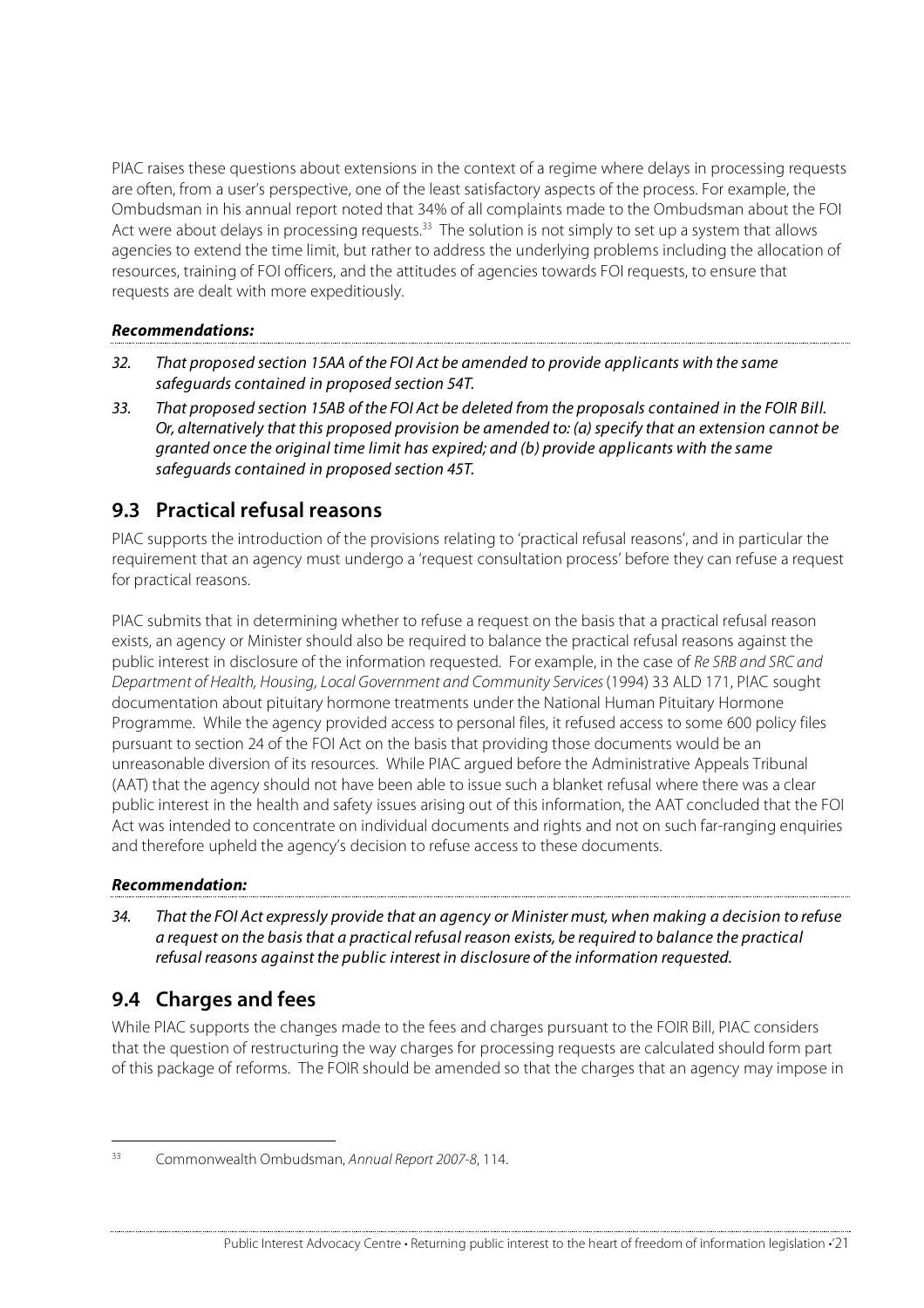respect of a freedom of information request should be based on the amount of information provided rather than the time taken to process a request. This was the approach recommended in ALRC Report 77.<sup>34</sup>

Given that the amount of fees and charges collected by agencies represents a tiny amount of the cost of administering the freedom of information legislation, PIAC suggests that the argument that the imposition of these charges and fees is based on cost recovery is highly flawed. For example, in 2007-8, the total amount of fees and charged collected represented only 1.76% of the total costs of administering the FOI Act  $35$ 

The ALRC approach has a number of advantages. Firstly, it would be easier for an agency to calculate costs on this basis and would ensure that the calculation of costs was more transparent to, and understandable by, applicants. It would also improve the consistency of charging across different government agencies.

Moreover, PIAC is of the view that applicants should not be penalised if agencies do not have efficient record-management systems. If an agency's record-keeping systems are such that it takes hours to process even a simple freedom of information request, the applicant should not be made to pay for that time. Indeed, the approach proposed is likely to encourage agencies to reconsider and improve their existing records management system. Similarly, such an approach to costs would encourage applicants to narrow their search to only those documents that they are really interested in, and hence, are prepared to pay for. Conversely, such an approach may deter agencies from relying too heavily on exemptions, given that the effect of adopting this approach to charges would be that if agencies refused to grant access to documents they would not be able to impose any charges in relation to that decision.

This proposal is consistent with the recommendations made by the Independent Review Panel in its report in 2008<sup>36</sup>, and reflects the criticisms of the ALRC in its review that '[r]ecords management, which is fundamental to the effectiveness of the FOI Act, is not given sufficient prominence'.<sup>37</sup>

#### **Recommendation:**

35. That paragraph 94(2)(b) of the FOI Act be amended so that charges for processing a request are calculated on the basis of the documents received, not the time taken to consider a request or retrieve the information requested.

 $\frac{34}{25}$  ALRC, above n1, 187.

<sup>&</sup>lt;sup>35</sup> Department of Prime Minister and Cabinet, FOI Annual Report 2007-8, 13.

<sup>&</sup>lt;sup>36</sup> Independent Review Panel, above n7, Recommendations 61-71.

ALRC, above n3.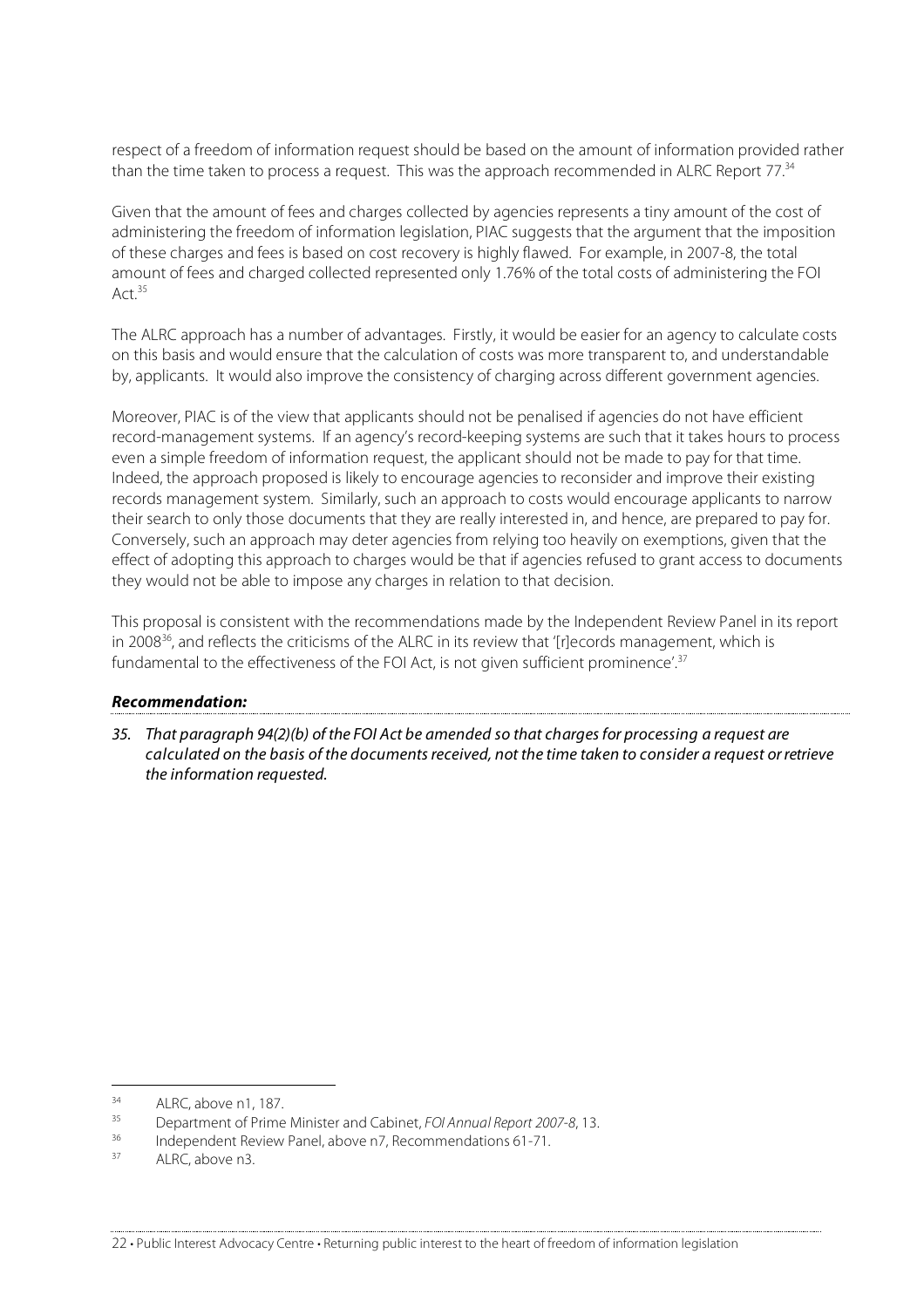## **10. Access to, and amendment of, one's own personal information**

PIAC's position is that access to, and amendment of, one's own personal information should be dealt with under the Privacy Act 1988 (Cth) (**the Privacy Act**) and not under freedom of information legislation. The starting point for dealing with this issue should be the different objectives of privacy and freedom of information legislation. While the Privacy Act is concerned with protecting an individual's right to privacy and the integrity of personal information held by government, including having their personal information protected by government, the FOI Act is intended to ensure government accountability by allowing citizens to access government information.

One objection sometimes raised to this proposal is the problem of dealing with a 'mixed request' for personal and non-personal information. However, PIAC notes that there is already a precedent in the FOI Act for treating one request as two separate requests (see subsection  $16(3A)$  of the FOI Act).<sup>38</sup> PIAC submits that there is no logical reason why this 'splitting' of a mixed request cannot equally be applied to requests that are 'mixed' in the sense of being partly pursuant to the Privacy Act and partly pursuant to the FOI Act.

In the companion guide to the draft FOIR and IC Bills, the Government indicated that it intends to hold a further consultation about the question of whether access to, and amendment of, one's own personal information should only be dealt with under privacy legislation or whether the current situation should be retained. However, PIAC does not see any reason why fundamental reform to Part V of the FOI Act should be left to some future indeterminate date and maintains that all reforms to the FOI Act, including transferring all requests to access or amend one's own personal information to the privacy regime, should be dealt with as part of the current tranche of reforms to the FOI Act.

#### **Recommendation:**

36. That Part V of the FOI Act should be repealed and the Privacy Act should be amended to ensure that its provisions relating to to, and correction of, personal information held by an agency provide for at least all of the same rights of access and correction as those in the current Part V of the FOI Act.

<sup>&</sup>lt;sup>38</sup> Under the proposed reforms to charging, the Government is already contemplating splitting requests for personal or non-personal information for the purposes of imposing processing charges. Implicit in this proposal is a recognition that a 'mixed request' will be dealt with as two separate requests.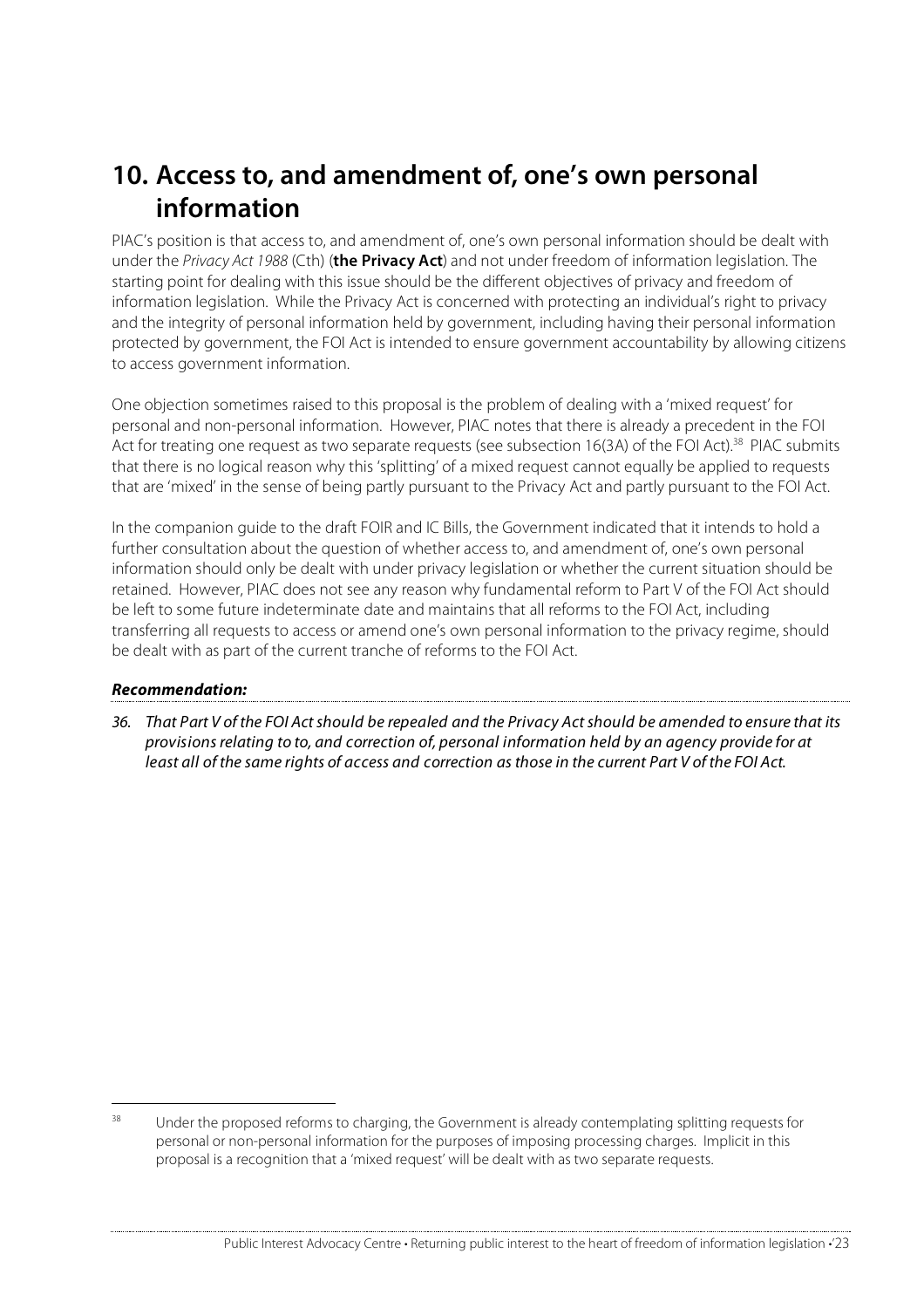## **11. The creation of the independent office of the Information Commissioner**

PIAC strongly supports the creation of an independent statutory office of the Information Commissioner (**the IC office**). PIAC agrees that the IC should administer the FOI Act and the Privacy Act, as well as being responsible for the overarching information policy of government.

The IC office would be able to fulfill a number of essential functions including monitoring, reporting, providing education, advice and guidance to both agencies and the community about the Act. The IC office could also act as an advocate for a whole-of-government approach to information policy and opening up government information to the public. In PIAC's view, the role of the IC office will be an essential part of changing the existing culture of secrecy within many government agencies.

## **11.1 The Office of the Information Commissioner**

The FOIR and IC Bills envisage the Information Commissioner playing a vital role in the proposed reforms as:

… an independent champion of FOI, charged with overseeing agencies' compliance with both the letter and the spirit of the legislation. At the same time the Office of the Information Commissioner will provide an independent high-level base from which cultural change can be driven throughout the public service – through training education, advice and feedback to agencies. The Commissioner will be charged with monitoring, investigation and reporting on agency compliance with the Act.<sup>39</sup>

In order to operate effectively, PIAC suggests that the Commissioner's appointment should be subject to review by an independent Parliamentary Committee rather than the Minister. This Committee should not only be responsible for overseeing the work of the office, but also for approving funding to ensure that the IC office has adequate resources to fulfill its statutory functions and remain a truly independent watchdog and advocate.

Further, to reflect the scope of the role and retain within the senior position a focus on privacy, PIAC submits that the proposed title of the position be changed to 'Information and Privacy Commissioner'.

#### **Recommendation:**

- 37. That the office of the Information Commissioner be overseen by an Independent Parliamentary Committee responsible for appointment of the Information Commissioner, the FOI Commissioner and the Privacy Commissioner, and the approval of funding for the statutory office.
- 38. That the title of the office be 'Information and Privacy Commissioner'.

## **11.2 The functions of the Information Commissioner**

PIAC generally supports the functions of the IC as set out in Part 2, Division 2 of the IC Bill, subject to the comments made below regarding the proposed review functions under Part VII of the Act (see comments below on review mechanisms).

Additionally, PIAC suggests that consideration be given to inserting a provision into Part 2, Division 2 of the IC Bill that expressly states that in performing the freedom of information functions set out in clause 10 of

 <sup>39</sup> Senator John Faulkner, above n8.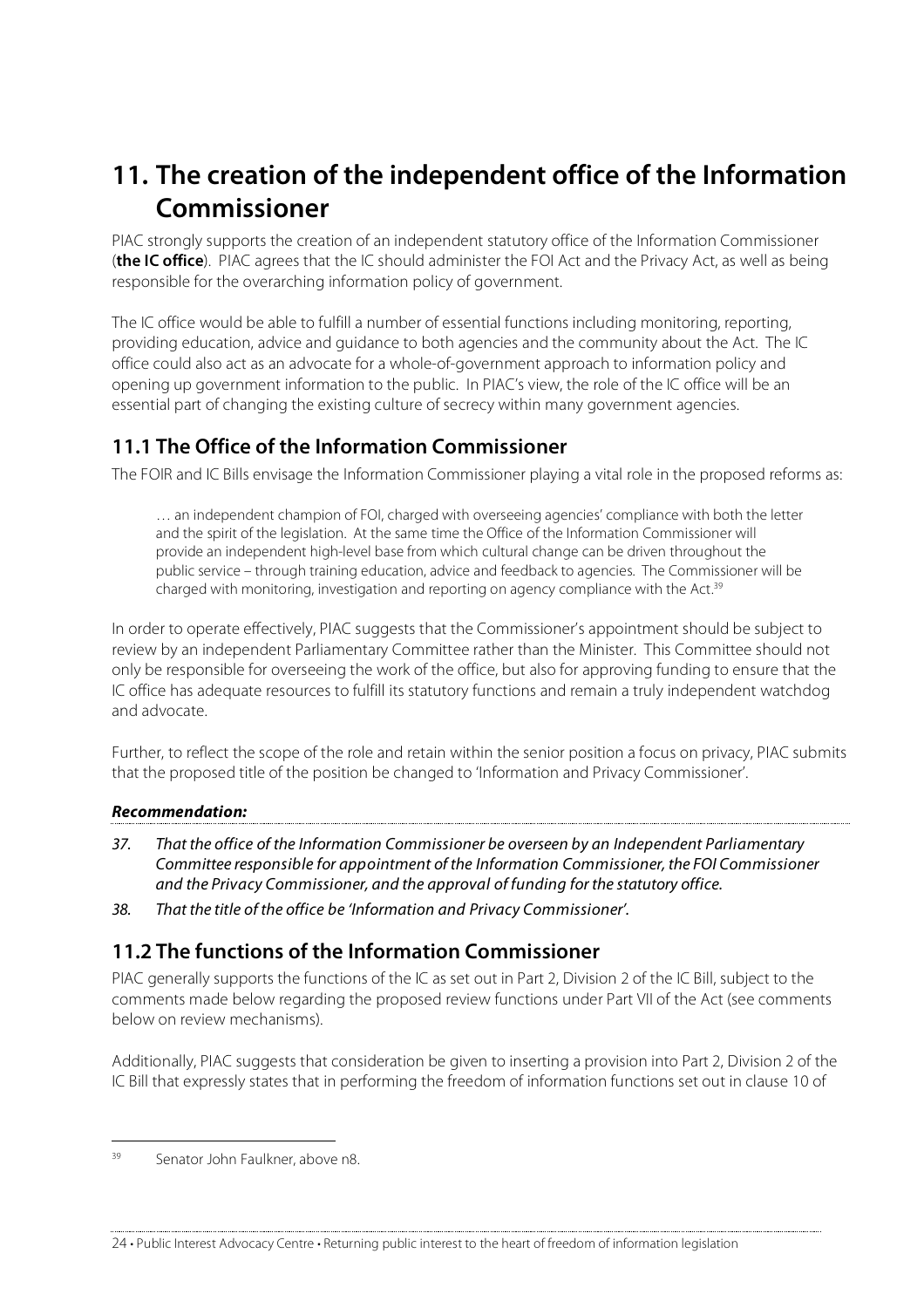the IC Bill, the Information Commissioner (or Freedom of Information Commissioner) should exercise the functions having regard to the object of the FOI Act.

#### **Recommendation:**

39. That clause 10 of the IC Bill be amended to expressly provide that the Information Commissioner (or Freedom of Information Commissioner) should exercise the functions set out in that clause, having regard to the objects of the FOI Act.

### **11.3 Cross-over between the privacy, FOI and information commissioners**

PIAC is concerned about the ability of the Privacy, FOI and Information Commissioners to exercise each other's power pursuant to clauses 13, 14(2) and 15(2) of the IC Bill. While the ability for each commissioner to delegate his/her functions to another commissioner has a pragmatic appeal to it, PIAC is of the view that it may undermine the value of having different commissioners with distinct roles in relation to government information policy. In particular, PIAC believes that the benefit of having a separate FOI Commissioner and Privacy Commissioner within the one office is to allow for each to act as advocates for the privacy and freedom of information regimes. This could be lost if each of these commissioners can exercise the other's functions. PIAC submits that the comments made in ALRC Report 77 about the problems of having a single commissioner are equally apt to the proposal that each commissioner could delegate his/her powers to the other commissioners. As the ALRC has also said:

There is a need to ensure that the principles of openness and privacy each have a clearly identifiable and unambiguous advocate. The balance between FOI and privacy can sometimes be a fine one and it may be difficult for an individual not to develop, or be perceived to have developed, a stronger allegiance to one over the other which could lead to accusations of bias in favour or either openness or privacy.40

A further problem with this proposal is the risk that rather than having three separate commissioners, there could end up only being one or two commissioners for significant periods of time, further undermining their role as advocates for the different regimes. This has already occurred in respect of the separate Commissioners of the Australian Human Rights Commission and has had the effect of reducing the focus on specific equality issues.

#### **Recommendation:**

40. That clauses 13-15 of the IC Bill be amended so that commissioners are not able to perform each other's functions.

### **11.4 Annual FOI reports of all agencies**

Although the IC Bill states that the IC is to provide the Minister and Parliament with an annual report about the operation of freedom of information legislation, PIAC submits that all agencies should be required to report annually to the IC on their implementation of the FOI Act and these reports should be available to the public in accessible form (either via each agency's website or the IC office's website).

The IC should also issue guidelines that specify how agencies should comply with these reporting requirements to ensure that statistics and reports provided give a clear and comprehensive picture of an agency's implementation of the FOI Act. The IC should be able to provide annual report cards, based upon agencies' reports and other evidence such as investigations by the IC on how well each agency is

<sup>&</sup>lt;sup>40</sup> Freedom of Information (Open Government) Bill (2000) (2002) Australian Law Reform Commission <http://www.alrc.gov.au/submissions/ALRCsubs/2000/1130.htm> at 11 May 2009.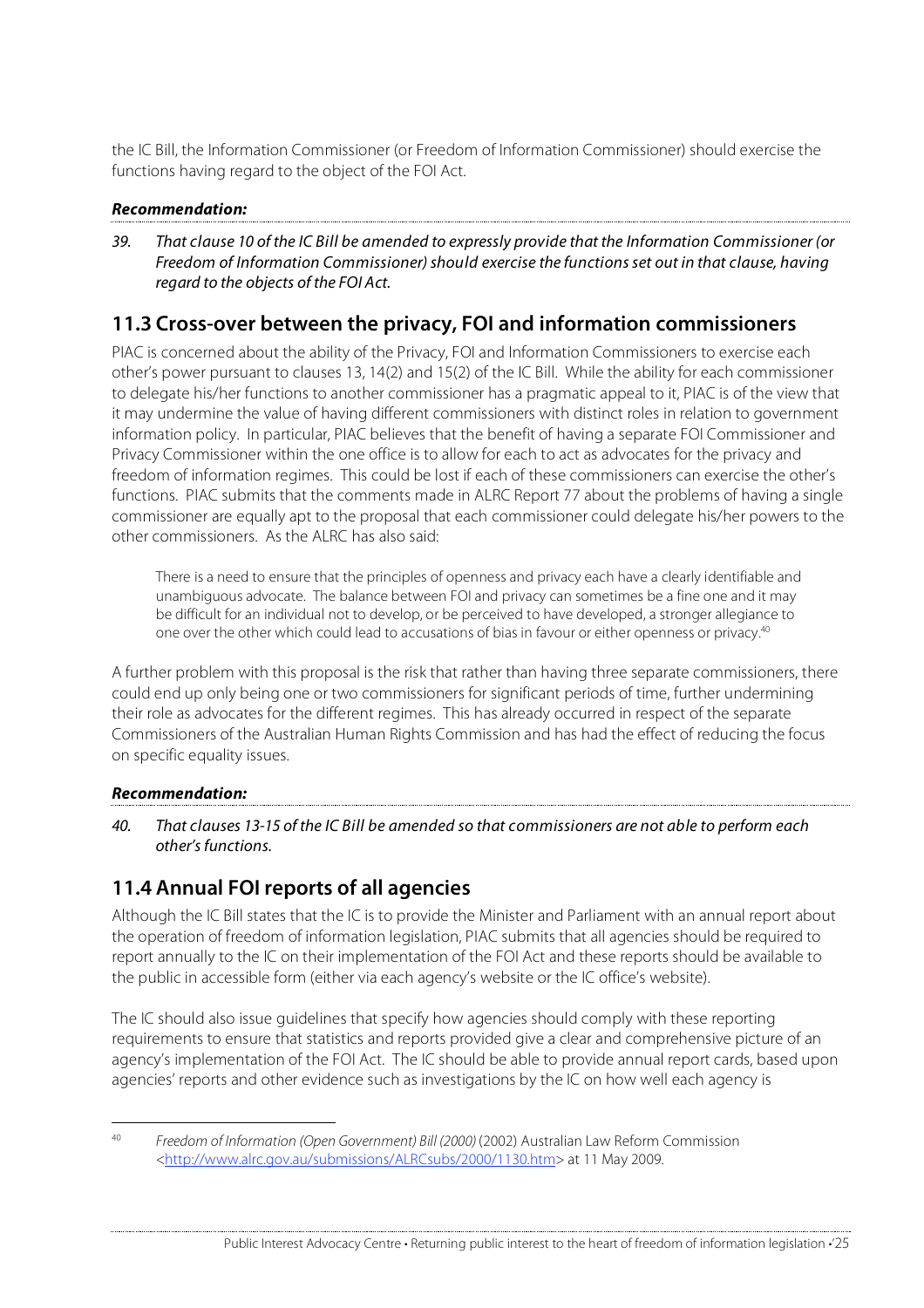complying with the requirements of the FOI Act. This would allow the IC to highlight best practices as well as agencies that were performing poorly under the freedom of information legislation.

#### **Recommendation:**

- 
- 41. That in addition to the IC's annual report on the FOI Act, each agency should be required to report annually to the Information Commissioner on their implementation of the FOI Act and these reports should be publicly available.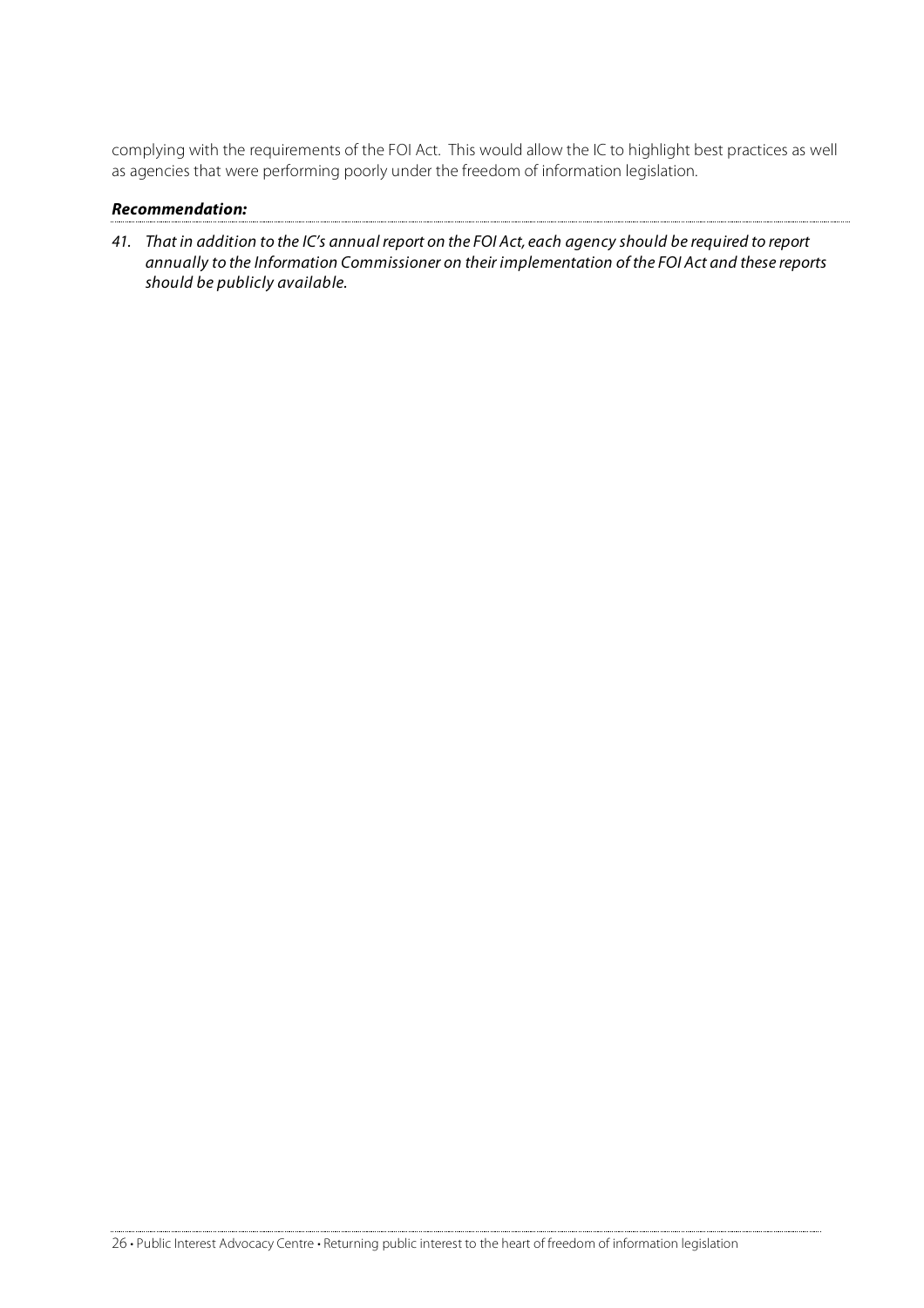## **12. Review mechanisms**

## **12.1 Internal reviews**

In PIAC's experience, most agencies tend to err on the side of 'caution' in making the first decision in the knowledge that another, usually more senior person within the agency will review the decision. Furthermore on some occasions internal review simply becomes a 'rubber stamping' exercise. This is reflected in the FOI statistics for 2007-8, which indicated that 44% of internal review decisions, affirmed the original decision (although some concession was made in 48% of cases).41

PIAC agrees with the Independent Review Panel, which recommended that the internal review be retained but as an optional stage of review:

It seems desirable that there should be some flexibility in the system to take account of the particular circumstances of the applicant or application. There will be some cases, for example for example where the sufficiency of the search is in issue, where internal review would be highly desirable. There are others, for example if there is a legal issue in dispute, where there may be little to be gained from internal review… In terms of agency culture, if it is possible for an applicant to go straight to external review, this may make the agency more conscious of the desirability of getting the initial decisions right.<sup>42</sup>

PIAC notes that the ALRC Report 77 included similar recommendation in relation to internal reviews.<sup>43</sup> PIAC therefore submits that while internal reviews should be retained as part of the review mechanisms available to applicants, they should be made optional allowing applicants the choice to proceed directly to external review.

#### **Recommendation:**

#### 42. That internal reviews be made optional, at the choice of the applicant, under the FOI Act.

However, if internal reviews are retained as the compulsory first step in the review process, PIAC suggests that greater emphasis be placed on improving education and training FOI decision-makers, Ministers and other senior officials. There is a need to clearly reinforce the importance and positive benefits of the freedom of information legislation to encourage decision-makers to make less conservative and more rigorous decisions.

### **12.2 Information Commissioner reviews**

The FOIR and IC Bills propose that the IC will undertake reviews of access refusal decisions and access grant decisions. The IC review will sit between internal reviews and AAT reviews. According to the companion guide, '[t]he [IC] review is designed to be quicker and less formal, with most matters being determined on the papers, without hearings'. The intention behind the introduction of external reviews by the Information Commissioners is to enable an external review that is faster, cheaper and more accessible than the AAT.44

PIAC acknowledges that IC reviews may have these advantages and that giving the IC determinative powers pursuant to proposed Part VII of the FOI Act would avoid the problem of the IC's becoming a 'toothless tiger'.

<sup>41</sup> Department of Prime Minister and Cabinet, above n35, 15.<br>
Independent Review Panel, above n7, 238.<br>
ALDC shows a 1, 13.61

 $ALRC$ , above n1, [13.6].

Senator Faulkner, above n8.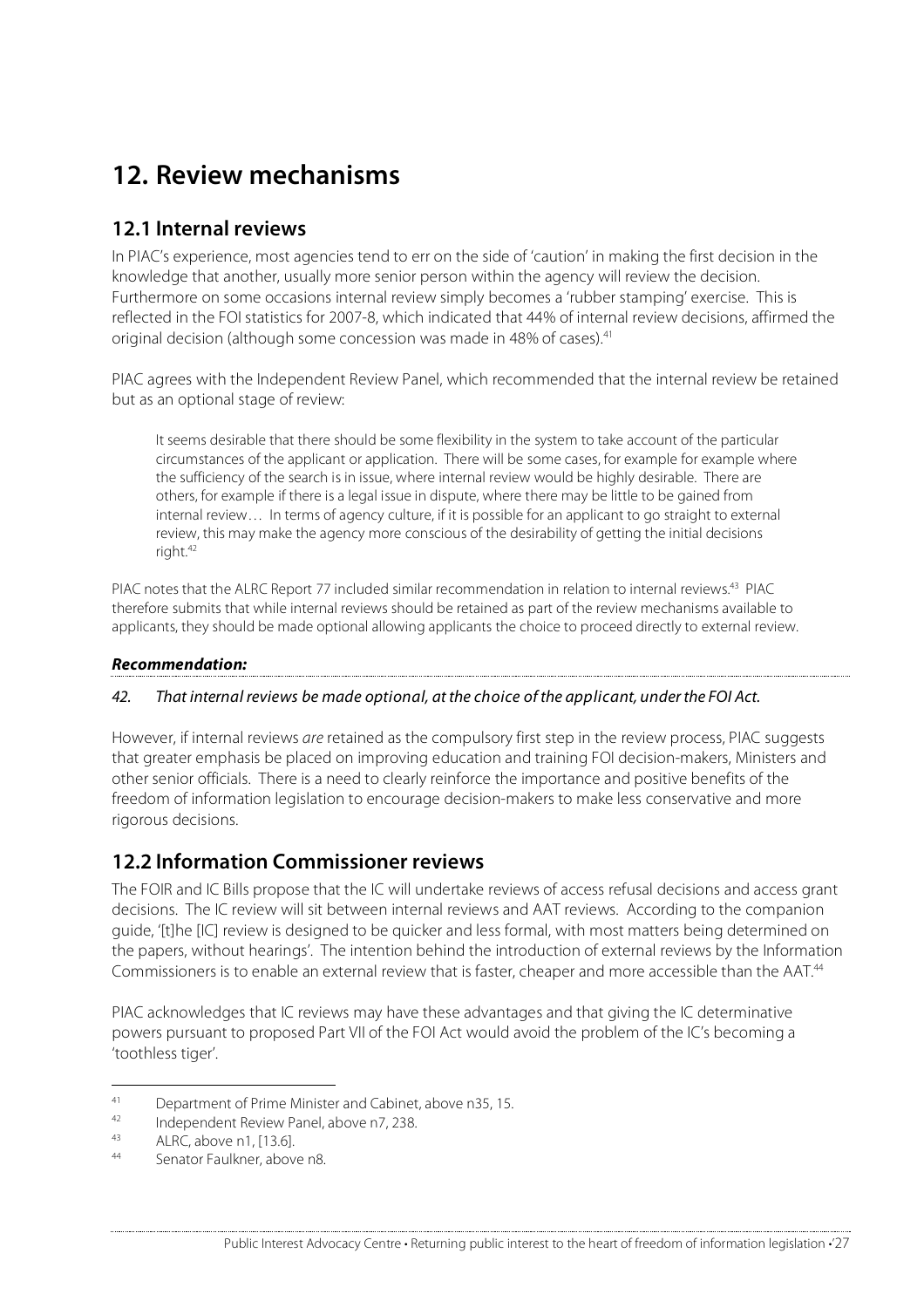However, PIAC believes that there are also risks associated with this approach. One problem with the proposal is that it may create a perceived conflict of interest with the IC's other functions, particularly its role in as 'the central point of contact for the public on government information handling matters<sup>'45</sup>, and in monitoring the operation of the FOI Act. For example, under paragraphs 34(1)(f) and (g) of the IC Bill, the IC will be reporting each year to the Minister and Parliament on the number of applications and their particulars, and the number of complaints and their outcomes. This means it will effectively be auditing its own decisions.

Furthermore, many cases under the FOI Act raise complex issues of statutory interpretation and it is more appropriate that these be decided by the AAT.

Another issue is the risk that instead of IC reviews fulfilling the objectives of being a more informal and speedy mechanism of review, they become the opposite: another bureaucratic layer that individuals have to go through in order to access government information. PIAC believes this is currently the case with the Office of the Privacy Commissioner, whose review role is comparable to that of the proposed IC. Unlike the AAT, which has established case-management procedures that ensure that cases are dealt with in a timely manner, there are no such safeguards in relation to complaints to the Privacy Commissioner. In PIAC's experience, the lack of statutory timeframes that apply to privacy complaints is extremely problematic and undermines the advantages of this review mechanism. For example, PIAC is currently acting for a client who made a privacy complaint to the Privacy Commissioner in 2005. This matter is still being 'conciliated' by the Privacy Commissioner. The delays in resolving the complaint have had a significantly detrimental impact on the client. The fact that this complaint has been going on for four years raises serious questions about the efficacy and expediency of this form of review.

On balance, PIAC is of the view the IC should not be given determinative review powers.

However, if the Government remains committed to the IC having an external review function, PIAC submits that additional safeguards need to be built into this layer of the FOI review process.

In particular, PIAC submits that the requirement that IC reviews be conducted 'as timely as possible' is too vague (see proposed paragraph 55(4)(c)). There are a number of better alternatives to this provision.

Firstly, specific time periods could be built into IC reviews. For example, the Independent Review Panel has suggested that the Queensland freedom of information legislation should specify that there are 20 working days for an IC mediation, 20 working days are then allowed for the parties to make additional submissions if they fail to reach an agreement during mediation and a further 40 working days for the IC to reach a decision about an external review.46

Alternatively, there could be a provision allowing the applicant to treat an IC review as a 'deemed refusal' after 60 days and be allowed to progress to the AAT for a decision.

Finally, the FOI Act could require the IC to establish and publish case-management procedures consistent with those adopted by the AAT or Federal Court to ensure that matters are properly dealt with in a timely manner.

<sup>45</sup> Australian Government, Freedom of Information (FOI) Reform. Companion Guide to Exposure Drafts (2009) 7.<br>46 Independent Review Panel, above n7, 250-53.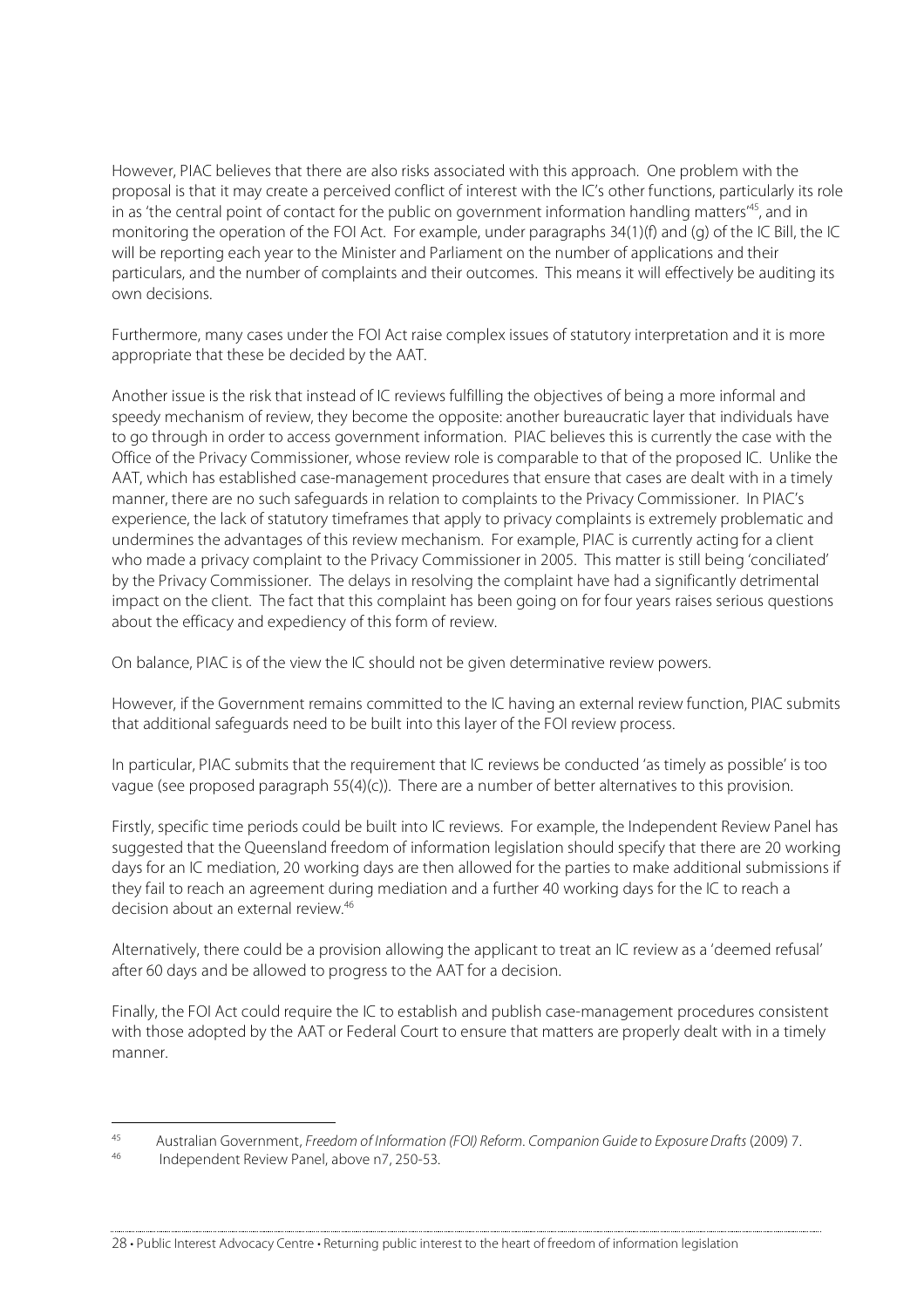PIAC's preference is for the first of these options but believes that all of these options are a considerable improvement on the general exhortation of proposed paragraph 55(4)(c).

Another amendment that PIAC suggests to the proposed IC reviews is that, if both parties request a public hearing of an IC review pursuant to section 55B, the IC should be obliged to agree to this request. This would reinforce the message that the IC reviews mechanism is a 'user-friendly' avenue of complaint rather than simply another bureaucratic hurdle for users of the freedom of information legislation.

#### **Recommendations:**

- 43. That the Information Commissioner should not be given a determinative review function.
- 44. Alternatively, that proposed Part VII, Division 6 of the FOI Act be amended to introduce time frames in relation to Information Commissioner reviews
- 45. That proposed section 55B be amended so that if all parties agree to an application for a public hearing then the Information Commissioner is required to hold one.

### **12.3 Administrative Appeals Tribunal reviews**

PIAC submits that current AAT application fees of \$682 may be a deterrent to applicants seeking a review of an agency's decision about an FOI request. PIAC notes that it is intended that section 66 ('Tribunal may make recommendation that costs be available in certain circumstances') will be retained in the FOI Act, but also notes the ALRC Report 77 recommendations on this point:

This provision is rarely used. The Review considers that it should be employed more widely and that its existence should be publicised by the FOI Commissioner.<sup>47</sup>

#### **Recommendation:**

46. That the FOI Commissioner publicise the existence of section 66 of the FOI Act which empowers the AAT to recommend to the responsible Minister that an applicant's costs be paid by the Commonwealth where he or she is successful or substantially successful.

### **12.4 Representative complaints**

The FOIR Bill does not provide for representative complaints made on behalf of a group of people who have a complaint against the same agency arising out of a common issue of law or fact.<sup>48</sup> The absence of explicit provisions for representative complaints places the FOI legislation at odds with other Commonwealth administrative laws (cf section 38 of the Privacy Act and section 46PB of the Human Rights and Equal Opportunities Commission Act 1986 (Cth)). PIAC is of the view that there may be a number of benefits in allowing representative FOI complaints, including enabling reviews to consider systemic issues rather than just individual cases and often more efficiently dealing with a number of complaints at once rather than as separate complaints. As the ALRC noted:

<sup>47</sup> ALRC, above n1, [14.28] See also Recommendation 95.

<sup>48</sup> Compare with proposed subsection 55A(2), which provides that a person 'whose interests are affected' by an 'IC reviewable decision' may apply in writing to the Information Commissioner to become a party to review proceedings. Similarly reviews to the AAT may be made by 'any other person whose interests are affected by the decision' to applying in writing to the Tribunal to be made a party to proceedings (see subsection 30(1A) of the AAT Act and proposed paragraph 60(3)(e) of the FOI Act).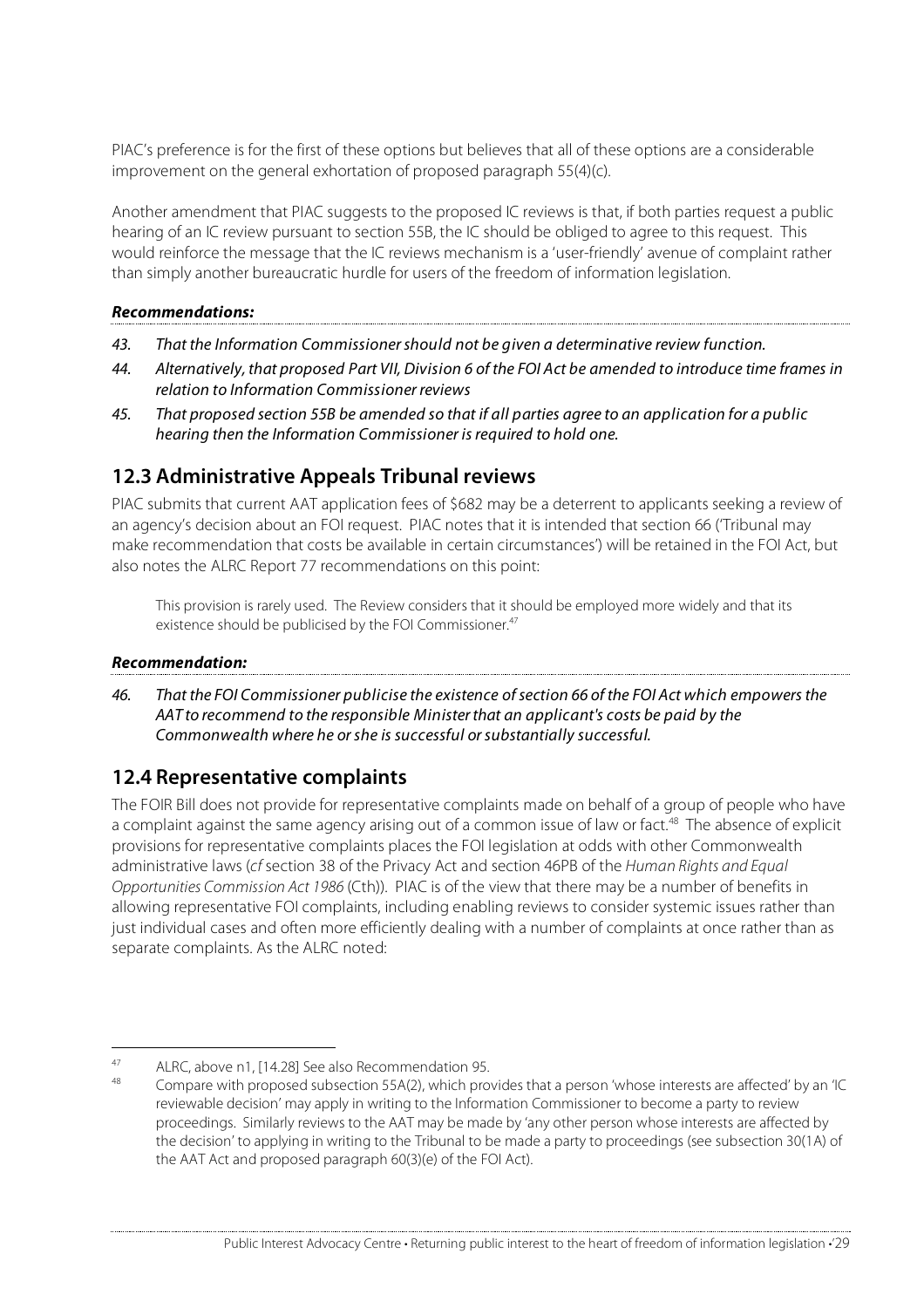The main objective of a procedure enabling proceedings to be brought on behalf of a group of persons affected by a multiple wrong is to secure a single decision on issues common to all and to reduce the cost of determining all related issues arising from the wrongdoing.49

PIAC submits that the FOIR Bill should include a provision similar to that of the current privacy and human rights legislation enabling representative review applications to be made to the Information Commissioner and the AAT. Further, consideration needs to be given to ensure that the Federal Court has the capacity to accept such matters on appeal as the current arrangements limit proceedings to class actions, which are different in nature to representative proceedings.

#### **Recommendation:**

47. That the proposed Parts VII and VIIA of the FOI Act be amended to allow for review applications to be made as representative complaints and that amendments be made as necessary to the Federal Court Act and Rules to enable matters to proceed as representative complaints on appeal.

### **12.5 Information Commissioner investigations**

PIAC strongly supports the proposal under Part VIIB to give the Information Commissioner the power to carry out investigations into actions taken by agencies in the performance of their functions or powers under the FOI Act. In order to maximise the value of these investigations to review systemic problems, PIAC submits that there should be scope for not-for-profit organisations to make complaints under this part of the FOI Act. However, PIAC is concerned that the phrase 'sufficient interest in the subject matter' in subsection (f) of new section 73 could be interpreted as a reference to the test of standing at common law thereby barring organisations making a representative complaint.<sup>50</sup> PIAC cannot see any justification for this limitation on part VIIB investigations, which are quite distinct from the review complaints process. Thus, PIAC submits that subsection (f) should be deleted.

#### **Recommendation:**

48. That proposed paragraph 73(1)(f) of the FOI Act be deleted.

### **12.6 Vexatious Applicant Declarations**

Although PIAC accepts that agencies should be able to refuse requests that are only meant to harass or intimidate staff or unreasonably interfere with the operations of an agency, PIAC is concerned that the power to stop applicants making any FOI requests or other applications under the FOI Act if they are declared 'vexatious' could be open to abuse. One important protection already provided for in the FOIR Bill is that these applications can only be made by the IC.

However, PIAC is of the view that it would be more consistent with the ethos of the Act, if the focus were to be on preventing vexatious requests rather than vexatious applicants along the lines of the UK approach.<sup>51</sup>

#### **Recommendation:**

49. That proposed Part VIII, Division 1 of the FOI Act (Vexatious Applicants) be amended to provide that the IC can declare requests to be 'vexatious requests' rather than empowering the IC to declare applicants to be 'vexatious applicants'.

 <sup>49</sup> Australian Law Reform Commission, Grouped Proceedings in the Federal Court: Report No 46 (1988).

<sup>50</sup> See, Right to Life Association (NSW) v Secretary, Department of Human Services and Health (1994) 56 FCR 50, per Lockhart J.

<sup>51</sup> Freedom of Information Act 2000 (UK) sub-s 14(1).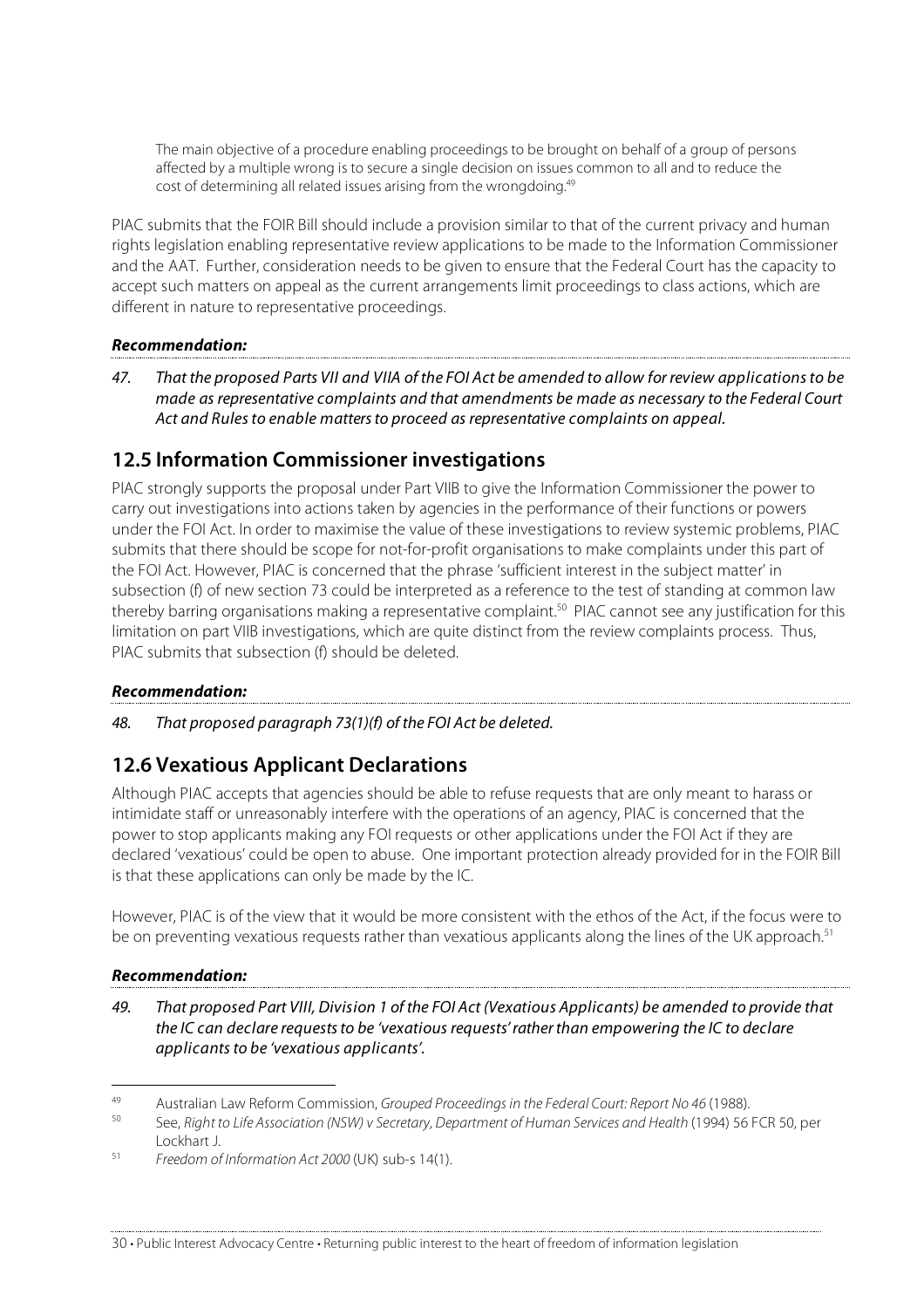## **13. Conclusion**

It is widely accepted that the promise of this country's freedom of information legislation to open up government information to the public still has not been properly realised in the (almost) thirty years since the introduction of the FOI Act in 1982. In part this is because the fundamental principle informing the legislation has been forgotten or overlooked: that it is actually in the public interest for government information to be readily available to its citizens. Too many agencies have for too long instead focused only on exemptions, disclosures and delays when dealing with FOI requests.

The Federal Government's exposure draft bills are a significant challenge to the status quo and PIAC strongly supports the bulk of their content. However, in a number of areas as outlined in this submission, PIAC has argued that the Government's reforms are inadequate in seeking to redress the balance between opening up government information and ensuring that sensitive government documents are not improperly disclosed. Indeed, there are some instances where the draft Bills appear to close down the disclosure of government information rather than open it up to the public. PIAC urges the Government to be bold in its reforms to ensure that the promise of freedom of information legislation is finally realised in Australia.

## **14. Summary of Recommendations**

1. That subsection 3(2) of the Freedom of Information Act 1982 (Cth) be amended to include the following clauses after (b):

'(c) increasing the accountability of the Executive; and

(d) recognition that the freedom to access government information is a fundamental human right'.

- 2. That the reference to charges in proposed subsection 8D(4) of the FOI Act be deleted.
- 3. That proposed subsection 8D(2) of the FOI Act be amended to make it clear that agencies and Ministers must use every endeavour to publish the information in a way that is accessible to all members of the public.
- 4. That all references to 'five years' in proposed section 9 of the FOI Act be replaced with 'two years'.
- 5. That the reference to charges in proposed section 11C of the FOI Act be deleted.
- 6. That proposed section 11C of the FOI Act be amended to make it clear that the agency or Minister must use every endeavour to ensure this information is published in a way that is accessible to all members of the public.
- 7. That proposed paragraph 11C(1)(c) of the FOI Act be deleted or amended to refer to 'that person'.
- 8. That sections 33, 34, 37, 38, 42, 45, 46 and 47A of the FOI Act be subject to the public interest test.
- 9. That proposed section 11B of the FOI Act be amended to list the following additional factors in favour of disclosure:
	- disclosure of the information could reasonably be expected to reveal environmental or health risks or measures relating to public health and safety;
	- disclosure of the information could reasonably be expected to allow or assist inquiry into possible deficiencies in the conduct of or administration of a public agency or by public officials;
	- disclosure of the information could reasonably be expected to evidence or be likely to identify that an agency has, or its staff have, engaged in illegal, unlawful, inappropriate, unfair or the like conduct, or have acted maliciously or in bad faith;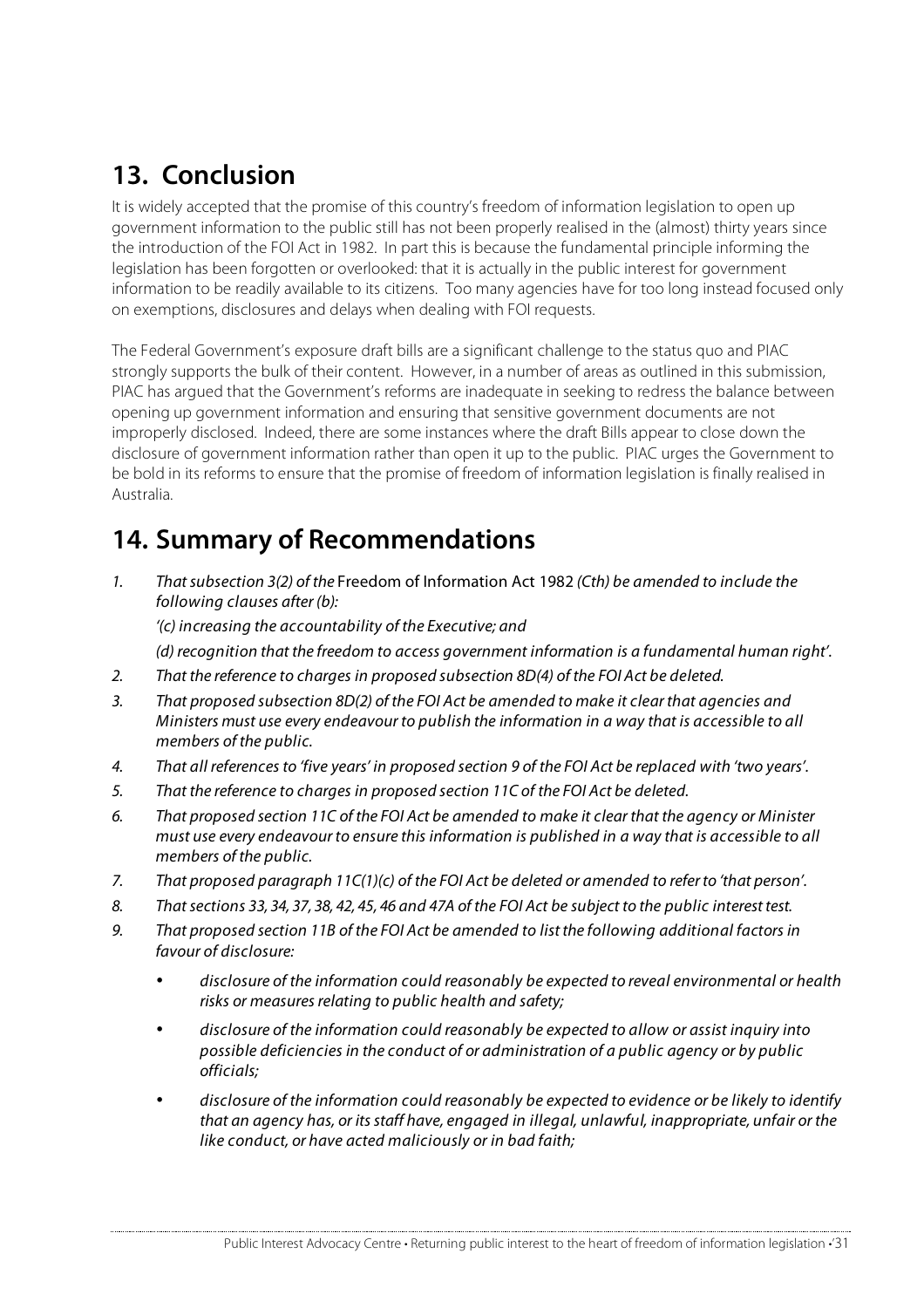- disclosure of the information could reasonably be expected to reveal the reasoning and other useful contextual information behind government decisions which have affected or could have a significant effect on people;
- disclosure of the information could reasonably be expected to contribute to innovation and the facilitation of research.
- 10. That the Information Commissioner, as a matter of priority, issue supplementary guidelines about the 'public interest test' that provide a more detailed explanation of the principles and weighing-up exercise that should form the basis of a determination under Part III of the Act.
- 11. That section 33 of the FOI Act be amended to make it subject to the public interest test.
- 12. That the phrase 'would, or could reasonably be expected to' in section 33 of the FOI Act be amended to read 'would, or would reasonably be expected to'.
- 13. That section 34 of the FOI Act be made subject to a public interest test.
- 14. That section 34 of the FOI Act be amended by inserting a new subsection (7): 'Subsections (1)(2) and (3) shall cease to apply to a document brought into existence when a period of ten years has elapsed since the last day of the year in which the document came into existence'.
- 15. That the Department of Prime Minister and Cabinet adopt a policy of proactive disclosure in relation to Cabinet documents.
- 16. That section 37 of the FOI Act should be subject to the public interest test.
- 17. That section 37 of the FOI Act should be subject to the public interest test.
- 18. That section 38 of the FOI Act be repealed. Alternatively, that section 38 be subject to the public interest test and Schedule 3 amended so that it contains the entire list to which section 38 applies.
- 19. That the phrase 'would, or could reasonably be expected to' in paragraph 33(1)(a) of the FOI Act, and the proposed section 47E, subsections 47B(a), and 47J(1), and paragraph 47G(1)(c) of the FOI Act be amended to read: 'would, or would reasonably be expected to'.
- 20. That proposed subsection 47E(1)(d) of the FOI Act be removed.
- 21. That the language and meaning of proposed paragraphs 47G(1)(a)-(c) should be tightened. Alternatively, that the IC should issue guidelines clarifying what is covered by this conditional exemption.
- 22. That proposed section 47G of the FOI Act be amended to expressly cover the commercial activities of government agencies.
- 23. That proposed section 47J of the FOI Act be deleted.
- 24. That proposed section 47H of the FOI Act be deleted.
- 25. That the Government undertakes an immediate review of the continued use of Schedule 2 of the FOI Act. All agencies should be required to justify their continued exclusion from the FOI Act in relation to the functions/documents listed in the schedule. Agencies should have to positively show that the existing exemptions, including a proposed change to section 47G, are not sufficient to protect the documents currently covered by Schedule 2 of the FOI Act. The Government should seek input from FOI consumer groups in response to those agency submissions.
- 26. That subsection 7(2A) be deleted from the proposals set out in the FOIR Bill.
- 27. That the proposed amendment to Schedule 2 in relation to 'operational intelligence documents' be deleted from the FOIR Bill.
- 28. That the FOI Act be extended to apply to all private sector bodies that provide essential services to the community or fulfil functions that would otherwise be provided by government departments, Ministers or agencies.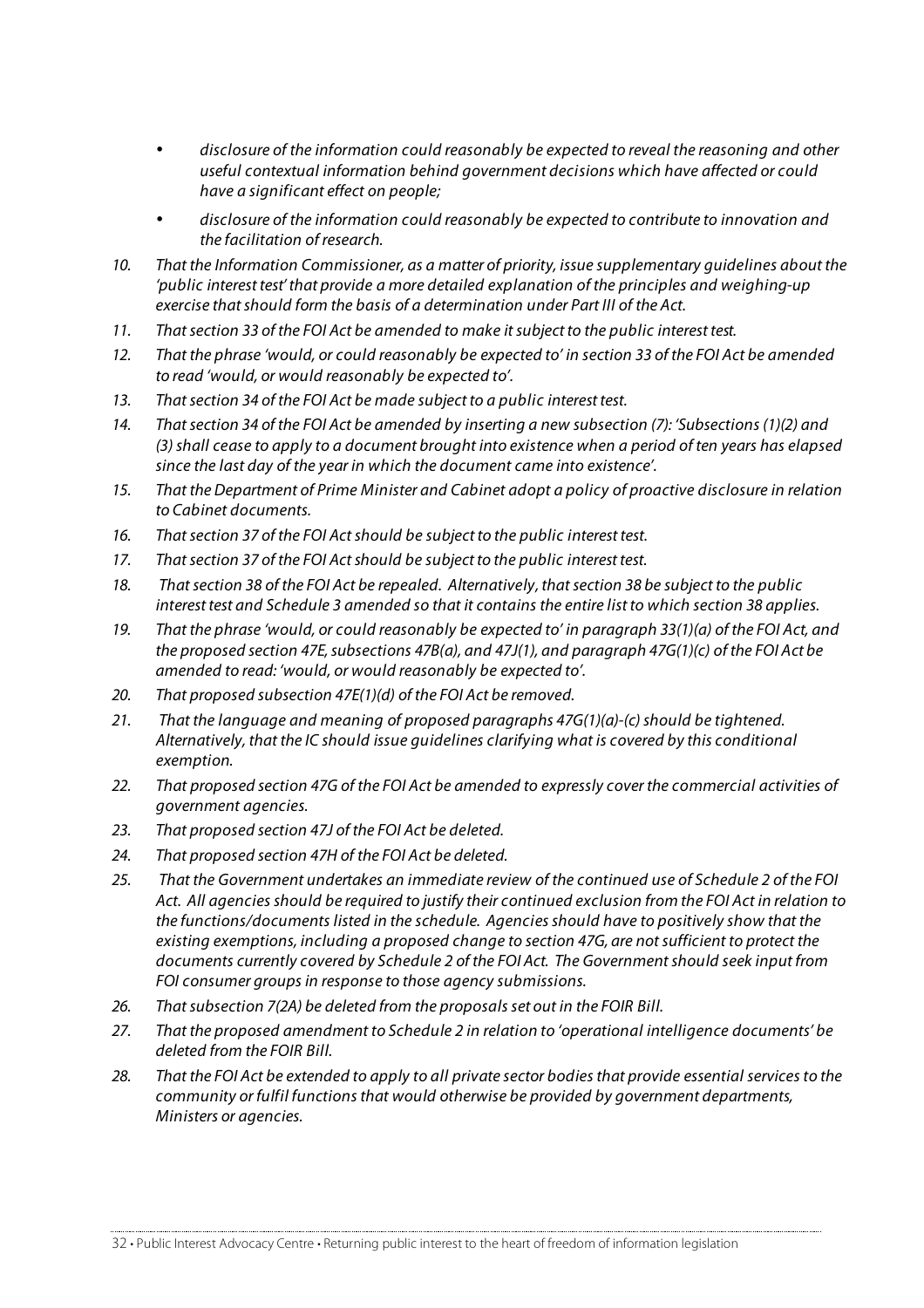- 29. That proposed section 6C of the FOI Act be amended to make it clear that it does not apply to all contracted service providers but is limited to those contracted service providers that provide services to other persons in connection with the performance of the functions, or the exercise of the powers, of the agency.
- 30. That Part I of the FOI Act be amended so that the FOI Act applies to the Commonwealth Houses of Parliament and MPs.
- 31. The acknowledgement of an FOI request should include a schedule of the documents covered by the FOI request.
- 32. That proposed section 15AA of the FOI Act be amended to provide applicants with the same safeguards contained in proposed section 54T.
- 33. That proposed section 15AB of the FOI Act be deleted from the proposals contained in the FOIR Bill. Or, alternatively that this proposed provision be amended to: (a) specify that an extension cannot be granted once the original time limit has expired; and (b) provide applicants with the same safeguards contained in proposed section 45T.
- 34. That the FOI Act expressly provide that an agency or Minister must, when making a decision to refuse a request on the basis that a practical refusal reason exists, be required to balance the practical refusal reasons against the public interest in disclosure of the information requested.
- 35. That paragraph 94(2)(b) of the FOI Act be amended so that charges for processing a request are calculated on the basis of the documents received, not the time taken to consider a request or retrieve the information requested.
- 36. That Part V of the FOI Act should be repealed and the Privacy Act should be amended to ensure that its provisions relating to to, and correction of, personal information held by an agency provide for at least all of the same rights of access and correction as those in the current Part V of the FOI Act.
- 37. That the office of the Information Commissioner be overseen by an Independent Parliamentary Committee responsible for appointment of the Information Commissioner, the FOI Commissioner and the Privacy Commissioner, and the approval of funding for the statutory office.
- 38. That the title of the office be 'Information and Privacy Commissioner'.
- 39. That clause 10 of the IC Bill be amended to expressly provide that the Information Commissioner (or Freedom of Information Commissioner) should exercise the functions set out in that clause, having regard to the objects of the FOI Act.
- 40. That clauses 13-15 of the IC Bill be amended so that commissioners are not able to perform each other's functions.
- 41. That in addition to the Information Commissioner's annual report on the FOI Act, each agency should be required to report annually to the Information Commissioner on their implementation of the FOI Act and these reports should be publicly available.
- 42. That internal reviews be made optional, at the choice of the applicant, under the FOI Act.
- 43. That the Information Commissioner should not be given a determinative review function.
- 44. Alternatively, that proposed Part VII, Division 6 of the FOI Act be amended to introduce time frames in relation to Information Commissioner reviews
- 45. That proposed section 55B be amended so that if all parties agree to an application for a public hearing then the Information Commissioner is required to hold one.
- 46. That the FOI Commissioner publicise the existence of section 66 of the FOI Act which empowers the AAT to recommend to the responsible Minister that an applicant's costs be paid by the Commonwealth where he or she is successful or substantially successful.